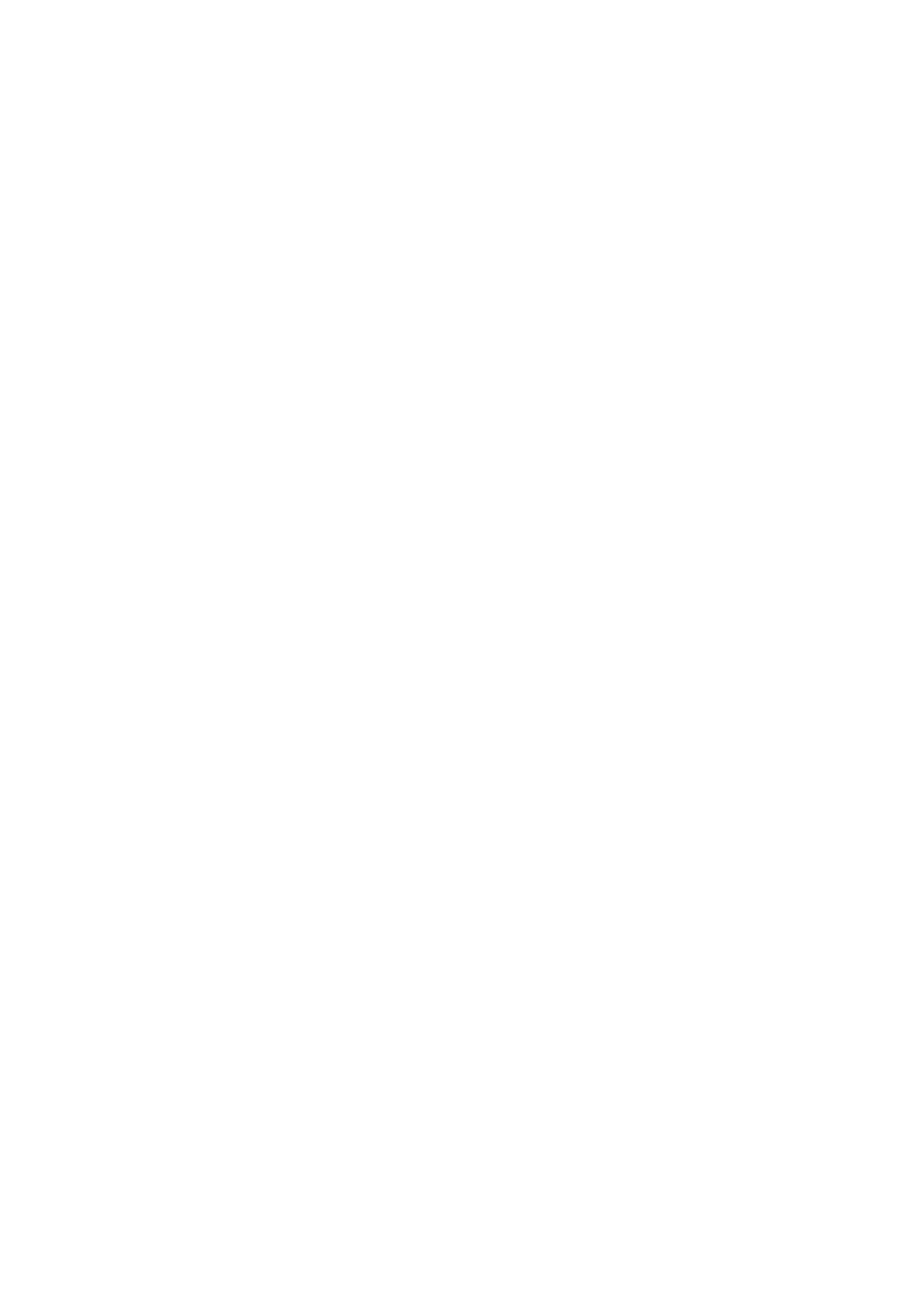European Digital Rights (EDRi) is a network of 36 civil and human rights organisations from 21 European countries. Our goal is to promote, protect and uphold fundamental human rights and freedoms in the digital environment.

During the European elections 2014, EDRi led an innovative campaign to raise the profile of digital rights issues. To this end, EDRi's members drafted a 10-point Charter of Digital Rights that candidates running for the European Parliament could promise to defend. Eighty-three of the candidates from 21 Member States were elected Members of the European Parliament. This booklet aims at giving further guidance and explanation of the ten principles of the Charter of Digital Rights to MEPs.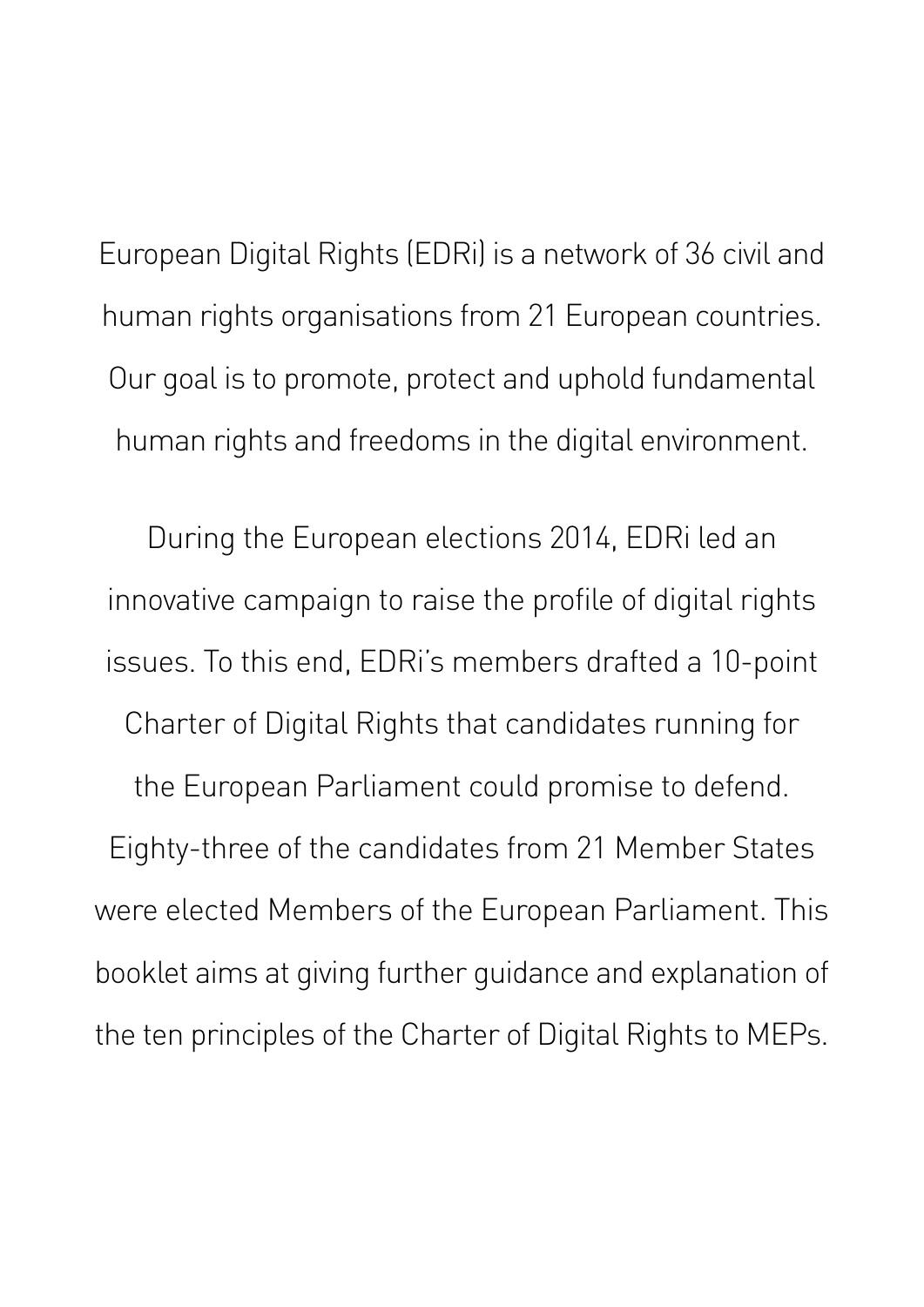#### **Booklet written by:**

Kirsten Fiedler, Managing Director, EDRi Joe McNamee, Executive Director, EDRi

#### **With contributions by:**

Maryant Fernández Pérez, Intern, EDRi Alexandre Bénétreau, Intern, EDRi Fukami, Chaos Computer Club (CCC) Ben Wagner, Digitale Gesellschaft Karsten Gerloff & Matthias Kirschner, Free Software Foundation Europe

**Edited by:** Joe McNamee, Executive Director, EDRi

**Layout by:** Heini Järvinen, Communications and Community Manager, EDRi

Supported in part by a grant from the Open Society Foundations, and with financial support from Adessium, CENTR and .SE.

This document is distributed under a Creative Commons 2.0 Licence (CC BY 2.0) http://creativecommons.org/licenses/by/2.0/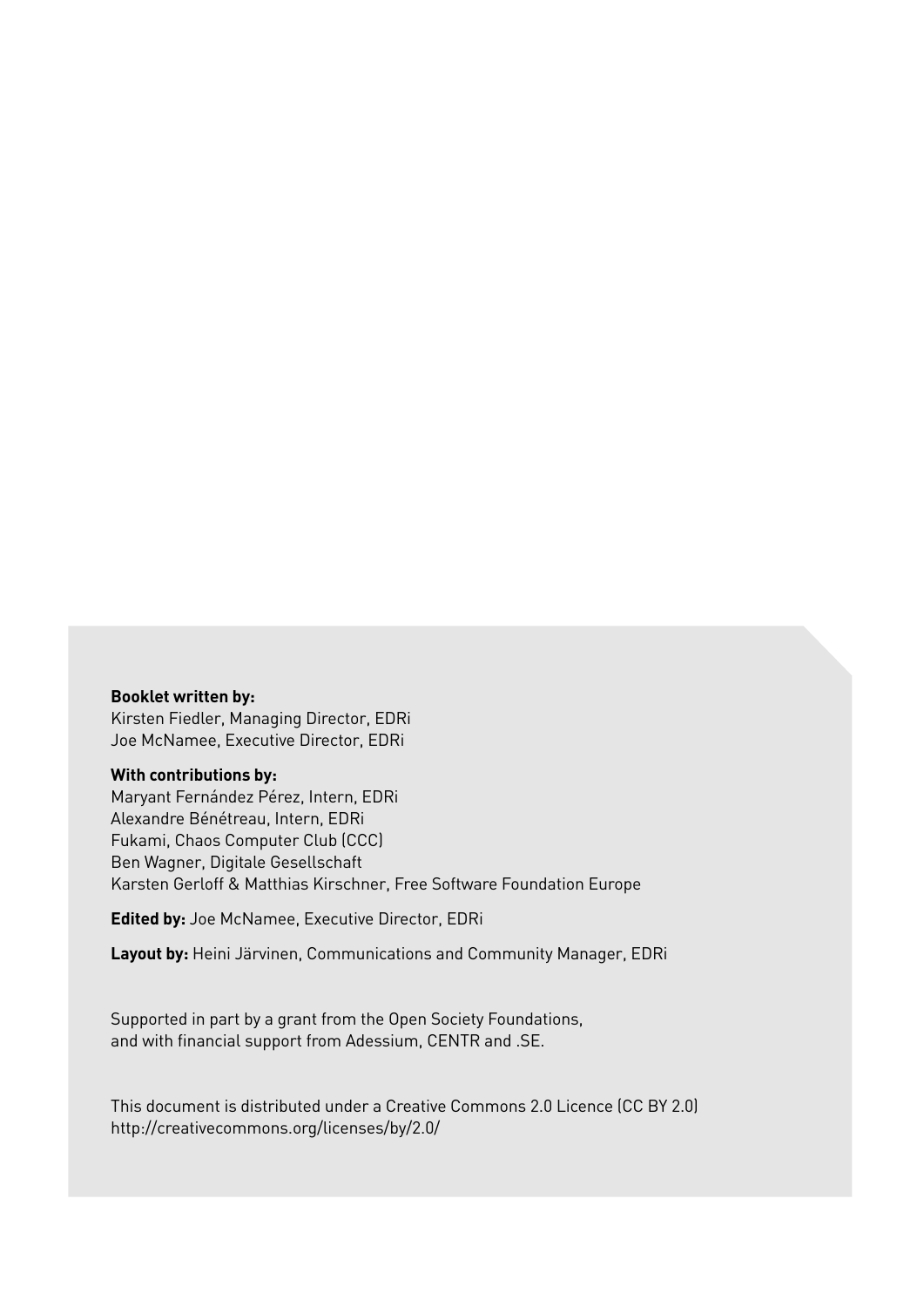### **CONTENTS**

- **page 04 I will promote [transparency, access](#page-5-0) to documents and  [citizen participation](#page-5-0)**
- **PAGE 06 I will support [data protection and privacy legislation](#page-7-0)**
- **[Page 08 I will](#page-9-0) defend unrestricted access to the Internet and  [online Services](#page-9-0)**
- **page 10 [I will promote](#page-11-0) an update of copyright legislation**
- **page 12 I will not support [blanket, unchecked](#page-13-0) surveillance  [measures](#page-13-0)**
- **page 14 I will promote online [anonymity and](#page-15-0) encryption**
- **page 16 [I will notsupport privatisedenforcementoutsidethelaw](#page-17-0)**
- **page 18 I will support export controls of [surveillance](#page-19-0) and  [censorship technology](#page-19-0)**
- **page 20 I will defend the principle [of multistakeholderism](#page-21-0)**
- **page 22 I will promote Free [software \(Open source](#page-23-0) software)**
- **page 24 Defending [democracy and](#page-25-0) the rule of law**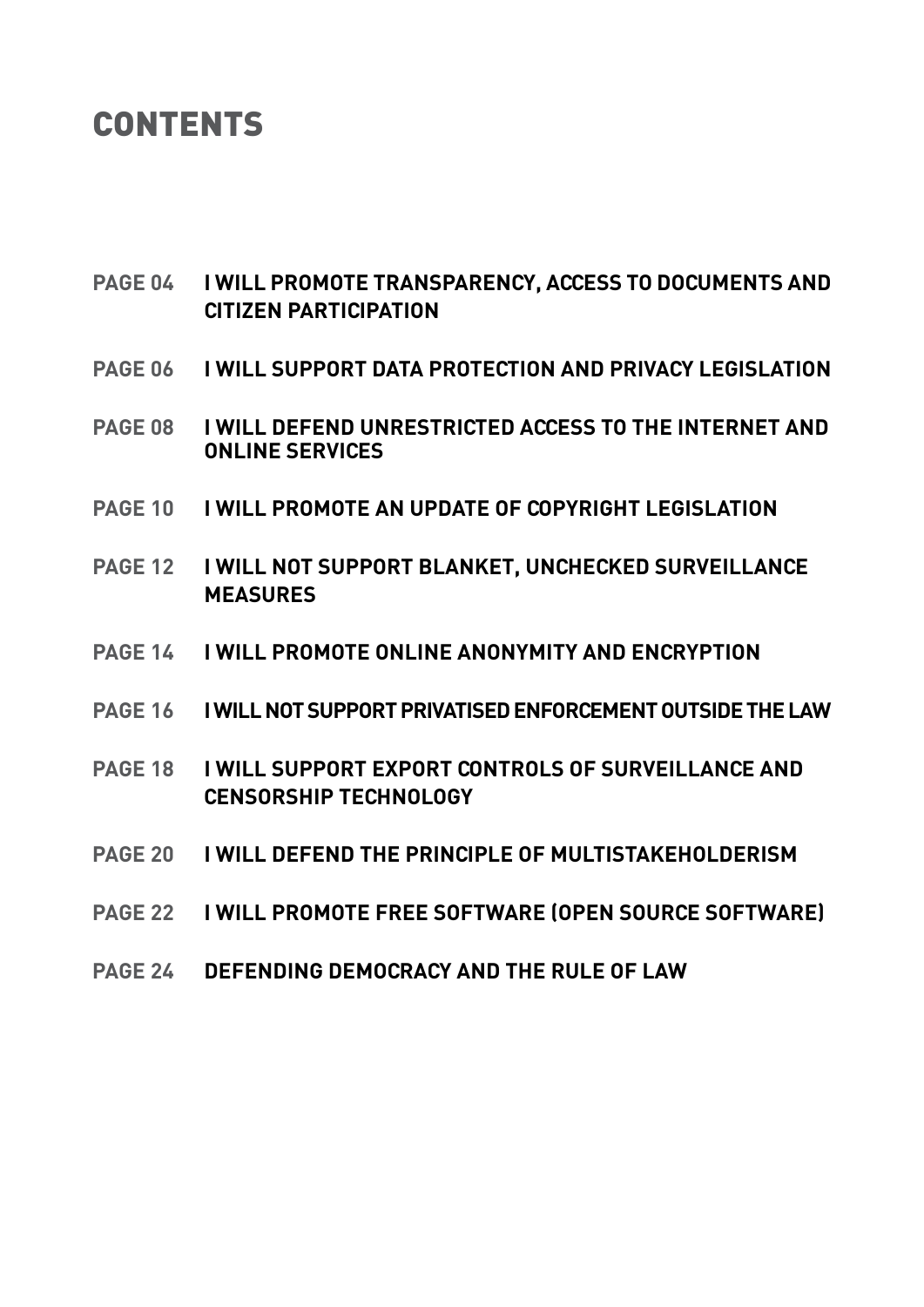#### <span id="page-5-0"></span>point 01 I will promote transparency, access to documents and citizen **PARTICIPATION**

I will support proposals that will serve to maximise transparency and enable citizens to participate in legislative processes of the EU, through better access to documents (including consultations) in all European languages. I will support measures that promote the availability of government data to citizens as well as the usage of open formats and open standards in government.

#### **WHAT DOES THIS PRINCIPLE MEAN?**

Access to documents is a fundamental right embedded in Article 42 of the EU Charter of Fundamental Rights, which covers documents issued by the European Council, the European Parliament and the Commission. The other institutions, agencies and bodies are bound by secondary and soft law to disclose documents under specific conditions.

#### **Why is this important?**

Transparency is a tool which allows citizens to hold both public and private entities accountable. At the same time, it enables each one of us to participate in the EU decision-making process. The greater the transparency, the greater the accountability. This in turn will increase citizen awareness, participation and support.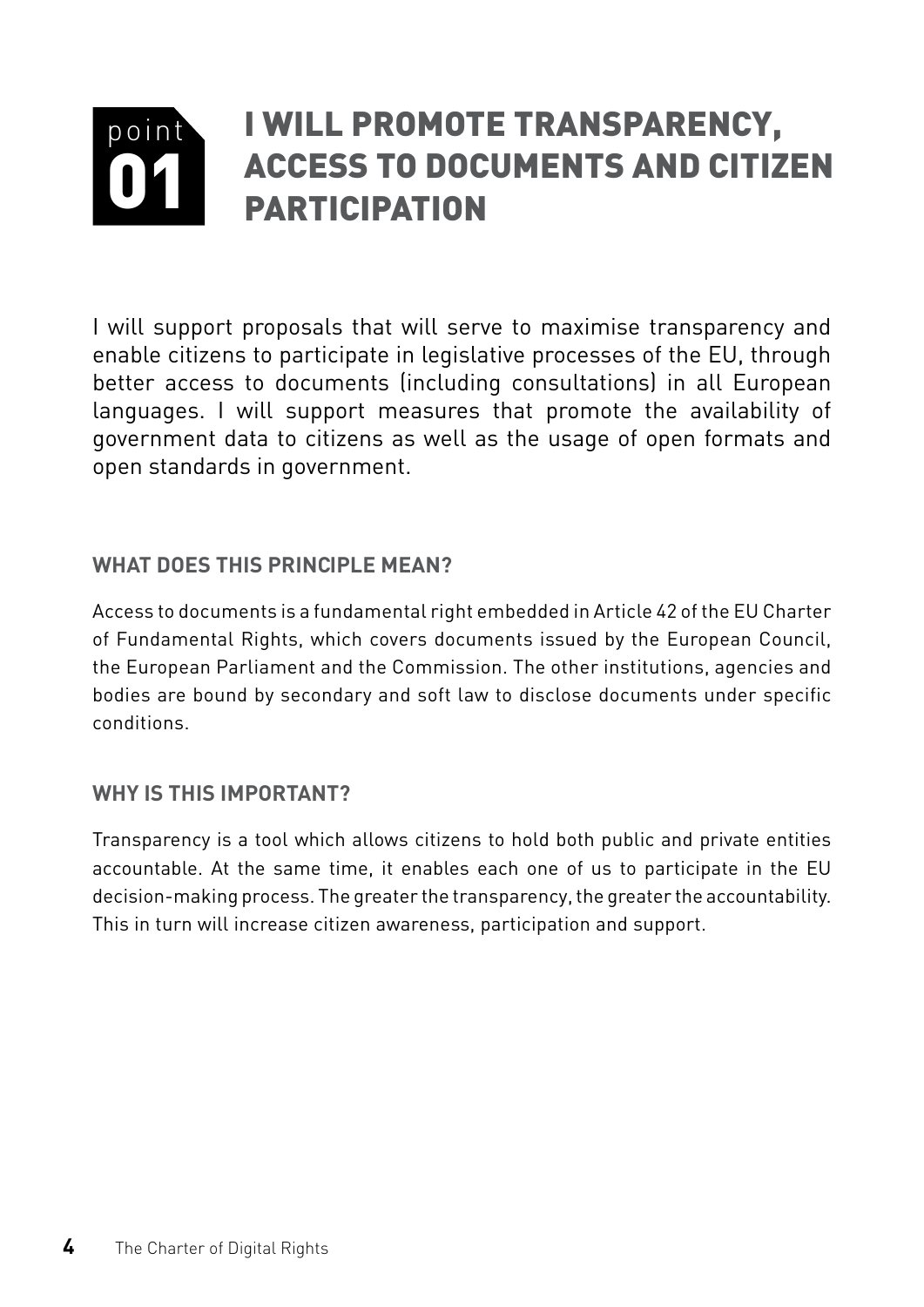- Promote the reform of Regulation 1049/2001 regarding public access to European Parliament, Council and Commission documents in order to **strengthen transparency** within the EU, ensuring that **transparency and openness are the default** and not the exception.
- Support wider **accessibility to EU documents** (consultations included) in all official European languages, as well as increased **citizen participation** in the decisionmaking process.
- Encourage greater **availability of government data and documents**.
- Promote the use of open **formats** and **open standards**, to increase accessibility and innovative re-use.
- Campaign to ensure that official document registers are **easier to use** and include as many documents as possible by default. Exceptions should be restricted to the minimum extent possible.

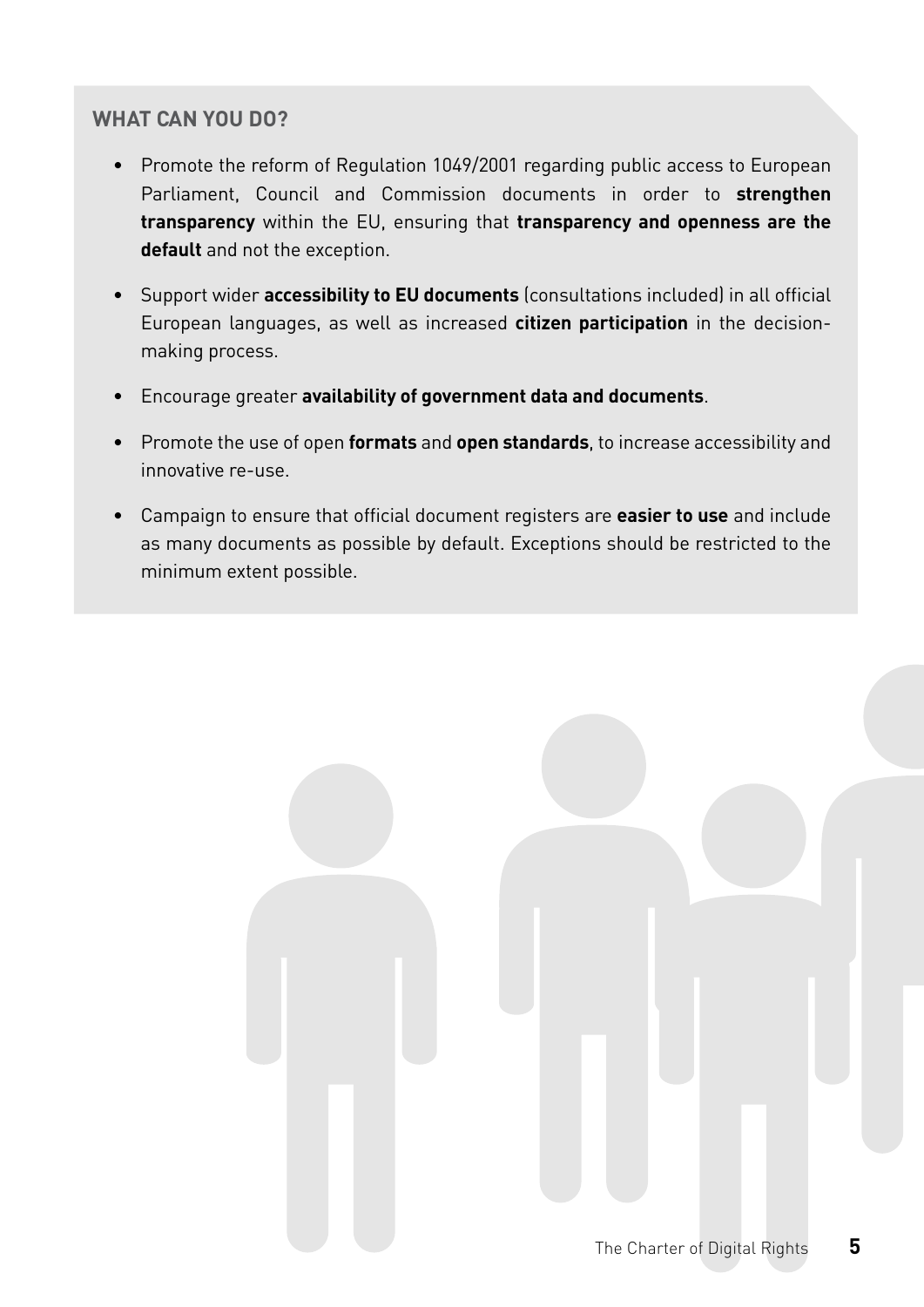#### <span id="page-7-0"></span>point 02 I will support data protection and privacy legislation

I will support legislation that promotes and protects the fundamental right of citizens to privacy. This includes empowering us to proactively decide if and how our personal data are processed. I will support measures aiming at ensuring adequate levels of transparency and security of data processing.

#### **What does this principle mean?**

The right to a private life and data protection are recognised as fundamental rights by Articles 7 and 8 of the EU Charter. Personal data is any information which could directly or indirectly identify individuals, including sensitive data, such as health records.

#### **Why is this important?**

Privacy is a fundamental right and an enabler of other rights, such as freedom of communication and freedom of assembly. However, personal data is also of important economic value. As a consequence, policy makers and legislators are lobbied to lower the guarantees of the fundamental rights to privacy and data protection. Weakening rules will also weaken trust, which will undermine economic exploitation of personal data in the medium- to long-term.

The principles of the current legal framework need to be clarified in order to be properly enforceable in the digital environment. That is one of the reasons why Directive 95/46/EC on data protection and the free flow of personal data and the Framework decision 2008/977 on data protection in the field of police and judicial cooperation in criminal matters are being reformed. In order to achieve EU-wide harmonisation, the aforementioned Directive is being transformed into a Regulation and the aforementioned Decision into a Directive.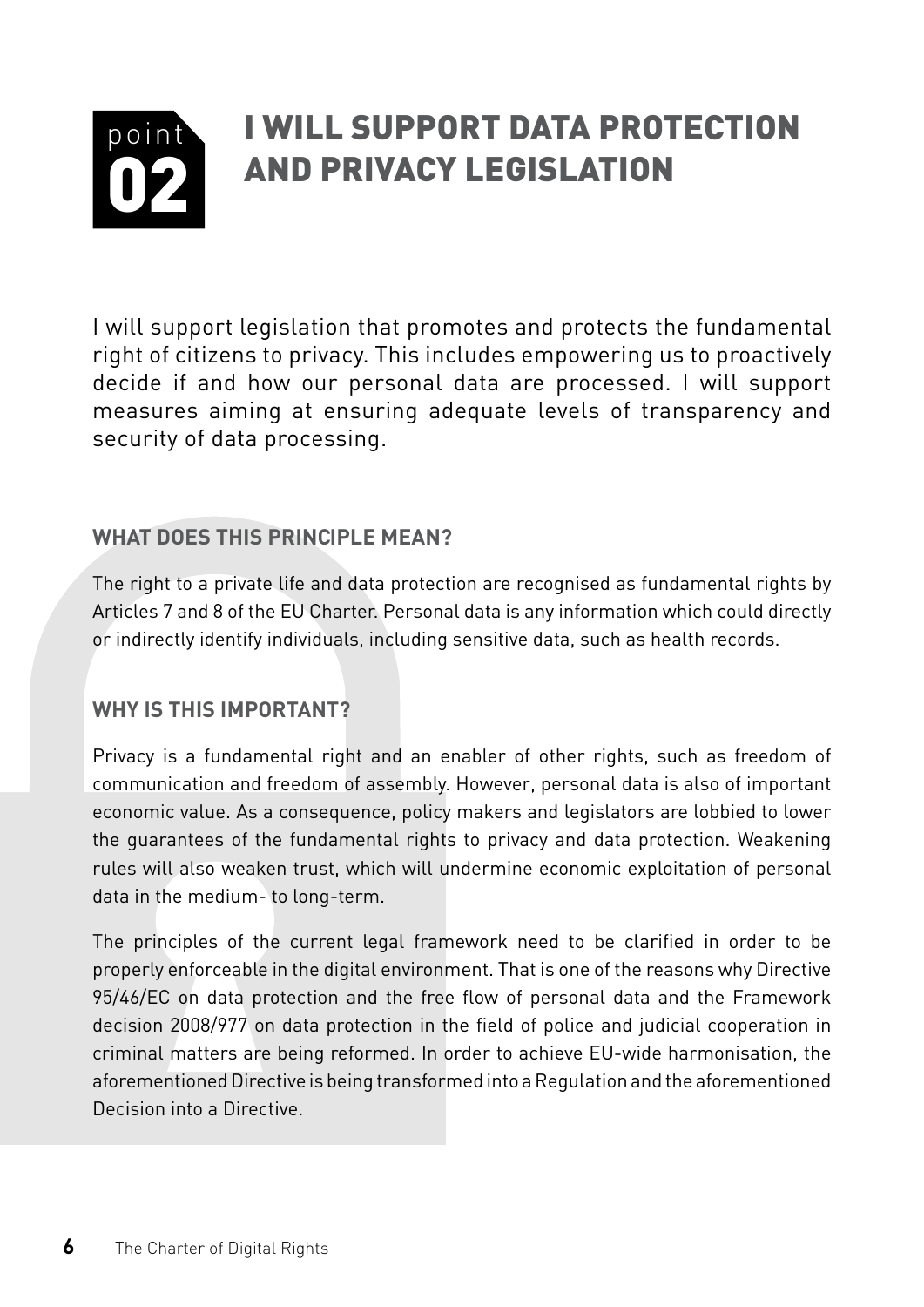- Support efforts to ensure that the **ongoing data protection reforms are swiftly adopted**.
- Support **funding for** the development of privacy-enhancing technologies
- Promote legal instruments which provide **citizens** with the **right to decide** if and how data processing should be conducted.
- Support **transparency measures and security tools in data processing**.
- Support efforts to ensure that the competent **supervisory authorities will be fully independent** pursuant to the new reforms.

For more information on data protection, please see the EDRi paper on data protection at: **[http://www.edri.org/files/paper06\\_datap.pdf](http://www.edri.org/files/paper06_datap.pdf)**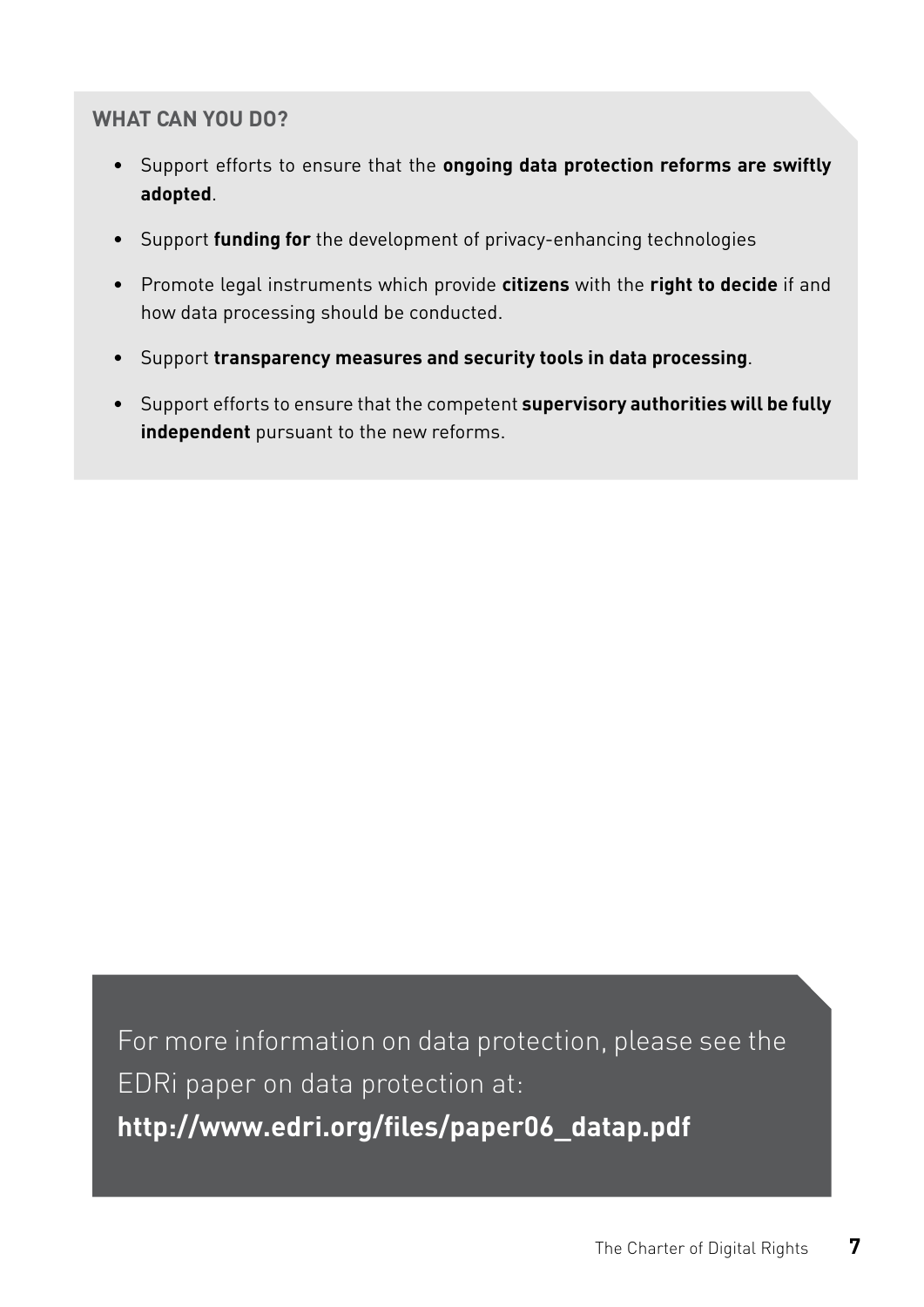#### <span id="page-9-0"></span>point 03 I will defend unrestricted access to the Internet and online Services

I will support legislation that aims at removing any registration or any other restrictive requirements on the provision of Internet content or services. I will support legislative measures that ensure the protection of net neutrality, effective competition and liberalisation of radio spectrum.

#### **What does this principle mean?**

The provision of content without restrictions or registration obligations means that users, creators and businesses do not need to ask for a licence, permission or authorisation before being able to offer content on the Internet. This is how the Internet has worked successfully until today, leading to the creation of platforms such as Wikipedia and YouTube.

Net neutrality means that all services and types of content, all senders and recipients of information are treated equally on the Internet. It is one of the most fundamental principles of the Internet and allows for the transmission and reception of information without discrimination, interference or restriction.

Radio spectrum is the part of the electromagnetic spectrum corresponding to radio frequencies. It is divided into bands which are small portions of the radio spectrum. Each band is dedicated to a specific use in order to avoid interference between different devices and technologies. The more spectrum that is available – and the more efficiently it is used – the greater the possibilities of new, innovative communications technologies. Despite this huge potential value, there are large bands of frequencies left unused (white spaces) and a great deal of wasteful use or non-use by both public and private entities. This means that there is still considerable room for enhanced efficiency and flexibility.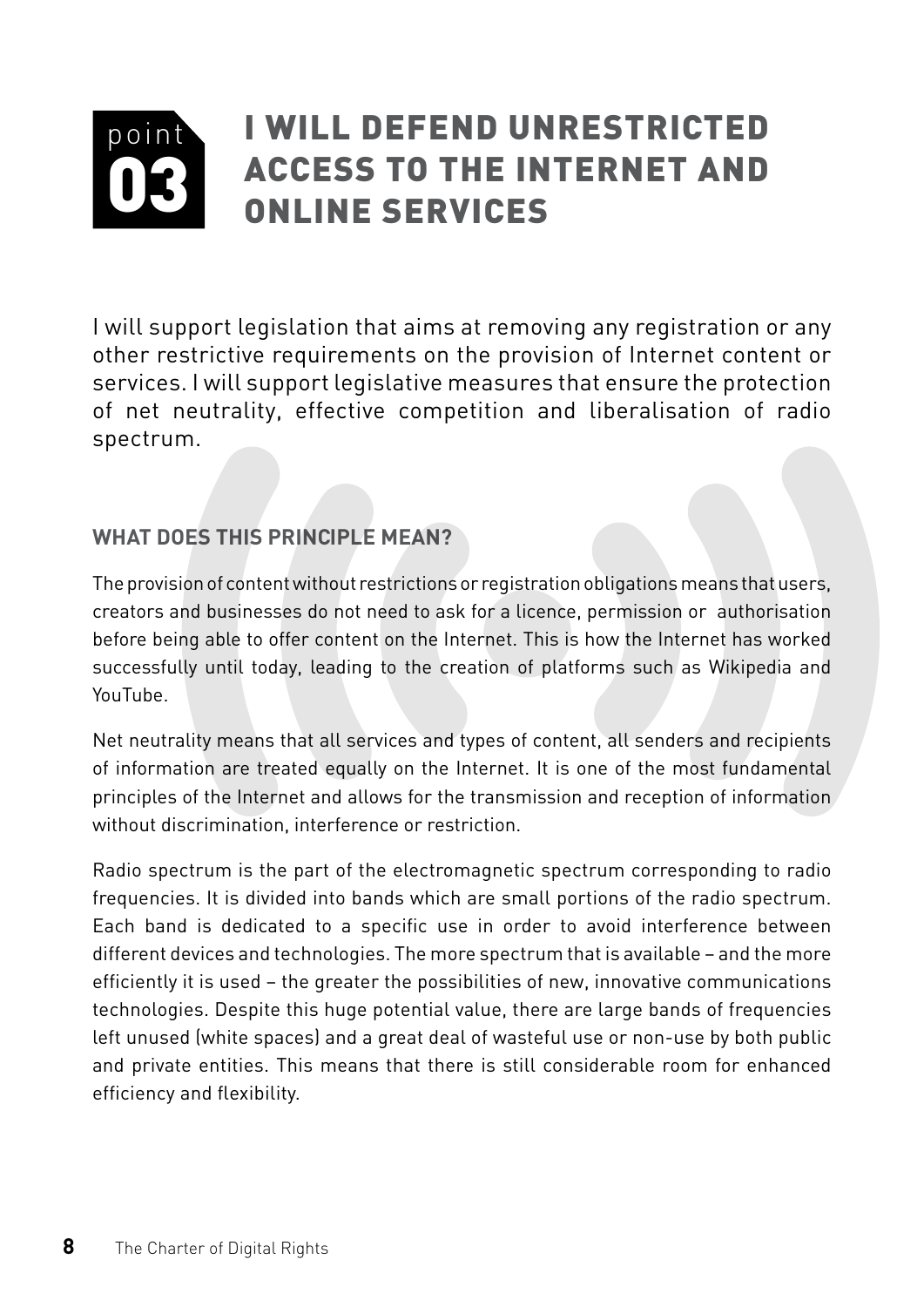#### **Why is it important?**

In the same way as we have freedom of assembly offline, we should also have this freedom in the virtual public space. Enforcing restrictive requirements on content online means restraining people's access not only to the public space but also to a potentially unlimited market and to a substantial part of their culture. Accessing and making available of content online is intrinsically linked to the freedom of expression (Article 11 of the Charter).

This has been highlighted in the General Comment No. 34 by the UN Human Rights Committee: "Journalism is a function shared by a wide range of actors, including [...] bloggers and others who engage in forms of self-publication in print, on the Internet or elsewhere, and general State systems of registration or licensing of journalists are incompatible with [Article 19] paragraph 3."

Net neutrality is the central reason for the success of the Internet. Net neutrality is crucial for innovation, competition and for the free flow of information. Most importantly, Net neutrality gives the Internet its ability to generate new means of exercising civil rights, such as the freedom of expression and the right to receive and impart information.

- **• Net neutrality:** In **April 2014**, the European Parliament adopted a legislative resolution on the proposal for a **Regulation** concerning the European single market for electronic communications. It included amendments to preserve the open Internet, to safeguard network neutrality and to ban discrimination. In a **second reading**, it is **crucial** that the European Parliament **stands with its decision**.
- **• Radio spectrum:** The resolution adopted in April 2014 by the European Parliament included text to encourage the liberalisation of unused 'white spaces' between licensed frequencies<sup>1</sup>. The **Commission should be further encouraged** to ensure that the Member States and their National Regulatory Authorities **guarantee the most efficient use and effective management of radio spectrum** and allow for **shared, non-commercial and unlicensed use of and access to frequencies**.

<sup>1</sup> <http://www.zdnet.com/ofcom-moots-white-space-tech-for-broadband-smart-grid-4010020996/>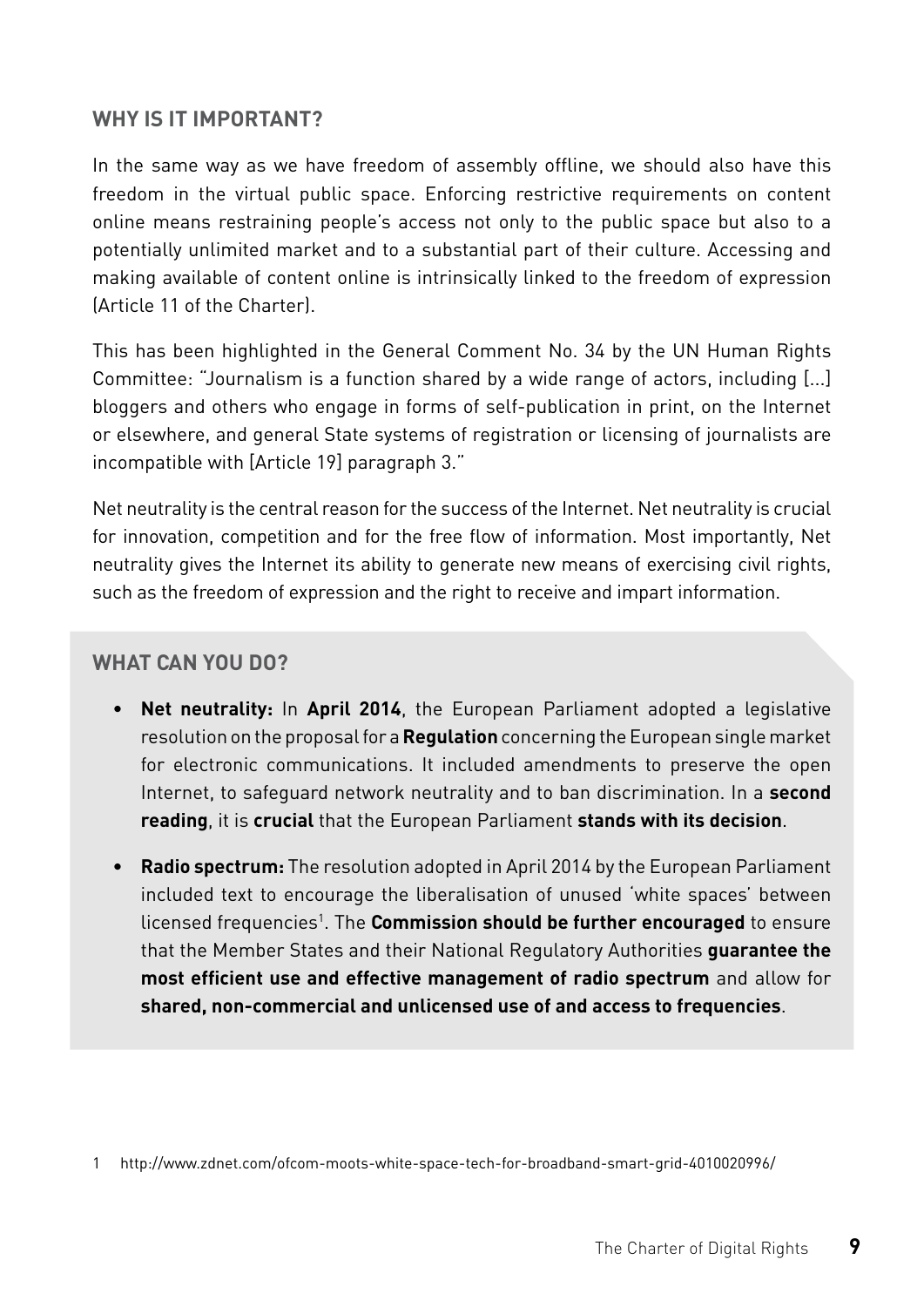#### <span id="page-11-0"></span>point 04 I will promote an update of copyright legislation

I will advocate for freedom of communication and the right to participate in cultural life in the context of reform of copyright laws and access to knowledge. I will support initiatives to harmonise and mandate existing optional exceptions to copyright, in order to facilitate the (re)use of works for individuals. I will support reforms aimed at mandating copyright exceptions for public institutions and not-for-profit entities such as cultural, historical and educational institutions. I will support initiatives to ensure that publicly-funded works are made available in the public domain. I will not support legislation that expands the scope or duration of copyright or similar rights.

#### **What does this principle mean?**

Copyright is a bundle of exclusive monopoly rights granted to the author(s) of a literary, musical, artistic or other creative work, protecting and enabling their control over their creation, with the intention of ensuring remuneration.

There are numerous exceptions to copyright. Such exceptions permit, for example, access to works in public libraries, access for people with disabilities, use of the works in schools, etc. These exceptions are necessary to uphold the right to participation in cultural life, the right to development, as well as the right to public participation.

#### **Why is it important?**

Issues of copyright are important because they can cause inequality with respect to access to knowledge and cultural life. Everyone has a right to knowledge and access to culture. Furthermore, making copyright restrictions more flexible is crucial in the field of education and science. Implementations of copyright exceptions for public institutions and not-for-profit entities can take the form of open access mandates. For instance, open access journals which are online, such as freely accessible scholarly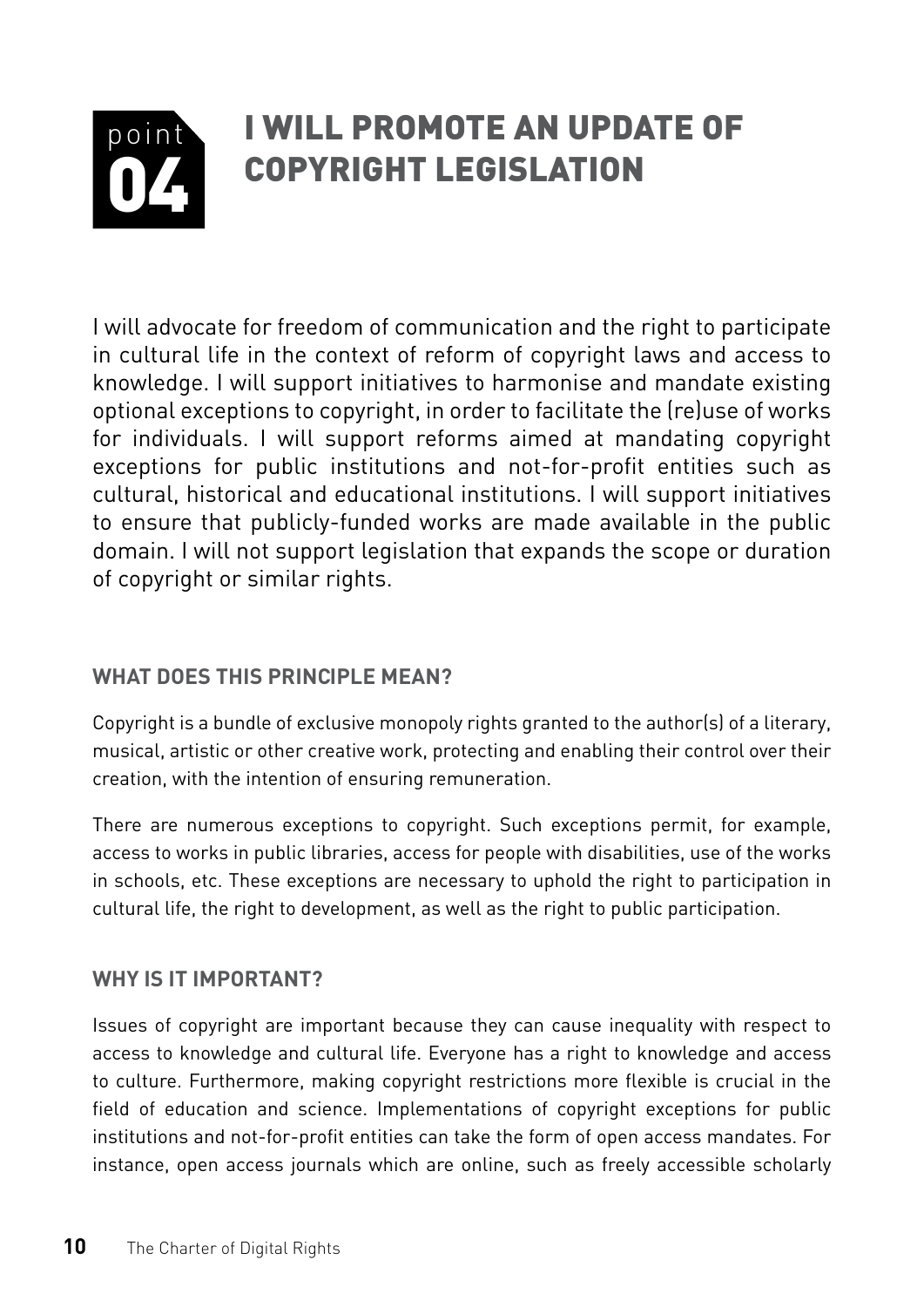journals, have no technical, financial or legal barriers. This is valuable for students and scholars alike. Shared knowledge accelerates the scientific process, as people build upon each other's input. Creativity is not only about inventing a new concept, it is also about combining already existing ideas.

Faced with the ease with which digital content can be copied in and between computers, it is important that the legal framework is sufficiently flexible that it can be easily understood and achieves legitimacy in the eyes of citizens. However, citizens cannot be convinced that the law is good and well meaning in theory if they see absurd, outdated and excessive copyright law in their day-to-day lives.

- Support measures that **look past restrictive (and failed) enforcement mechanisms**.
- Support a credible, comprehensive **reform of copyright exceptions and limitations.**
- Support a **reform of the IPR Enforcement Directive**, including a clear definition of "commercial scale" (as promised in the European Commission's "road map" to a reform) and a limitation to the access to personal data by private actors.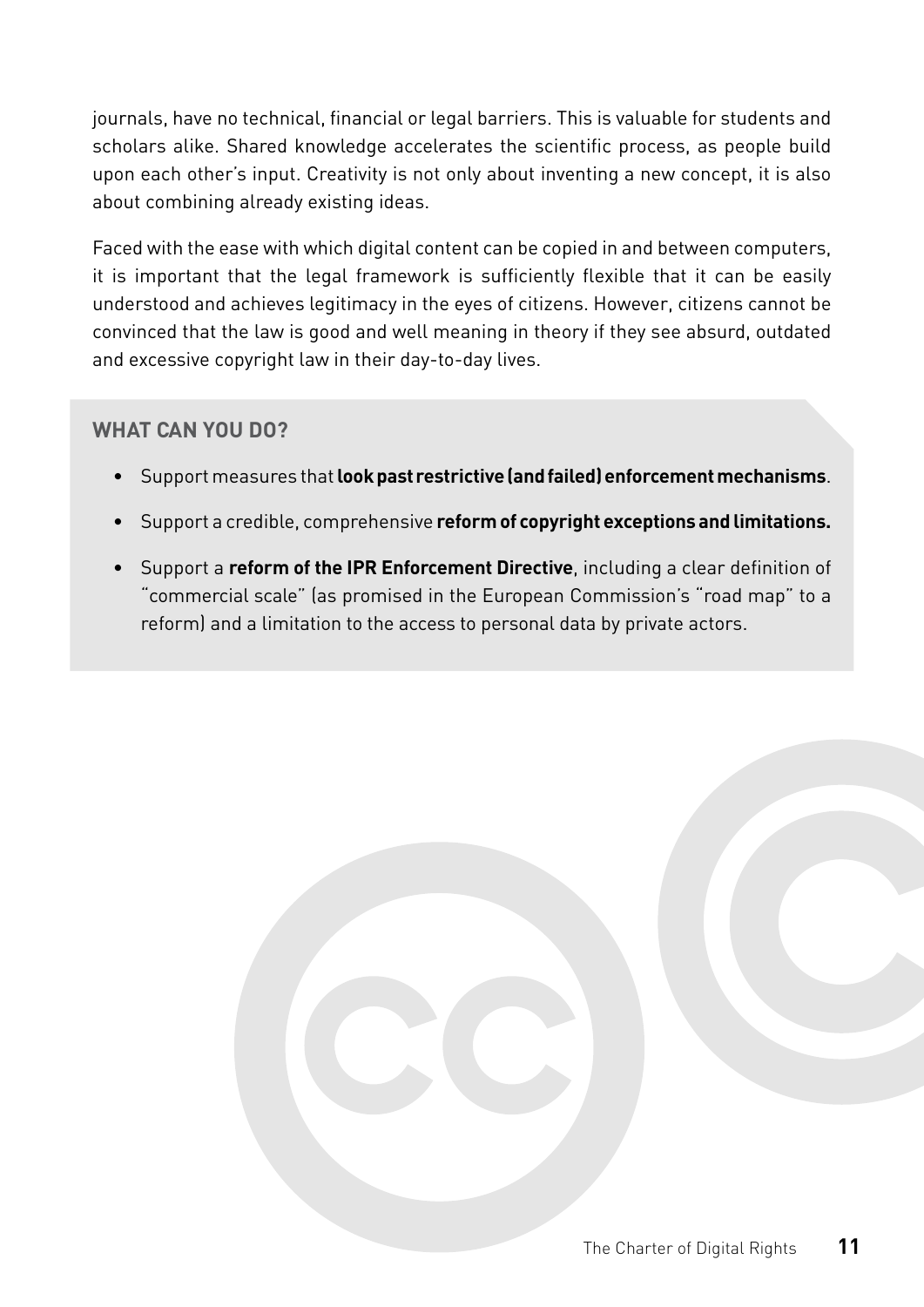#### <span id="page-13-0"></span>point 05 I will not support blanket, unchecked surveillance measures

I will not support any proposal for storage or surveillance of communications data that has not been subjected to credible, independent assessment for necessity and proportionality or that is not subject to regular review to ensure compliance with these criteria.

#### **What does this principle mean?**

Today, states and companies have increasing technical capabilities to monitor global communications. They are collecting and storing ever increasing amounts of personal data. E-mails, SMS, tweets, searches, bookmarks, cookies, browsing history, video and audio streams can be recorded and linked to a specific person, allowing for detailed profiling including assumptions about sexual orientation, age, wealth, health, political views, social contacts, etc. The processing and re-use of citizens' data have become increasingly important from an economic perspective. Technical capacity, lack of sufficient protection of personal data and failed oversight mechanisms (particularly with regard to the use of the "national security" exception) have lead to global mass surveillance programmes by governments as revealed by Edward Snowden's documents.

#### **Why is it important?**

Privacy is a human right: The Universal Declaration of Human Rights tells us that "no one shall be subjected to arbitrary interference with his privacy, family, home or correspondence." Yet, it is obvious since the Snowden leaks that this "universal" right has been severely restricted. In order to justify surveillance and security measures, one recurring theme is brandished: terrorism as the greatest threat of our time. However, ten times more people were killed every day in road accidents in Europe in 2013<sup>1</sup> than were killed in the whole year as a result of terrorist attacks. $^2$  Moreover, the post 9/11 US efforts in matters of security by means of surveillance have been shown to be of limited value.<sup>3</sup>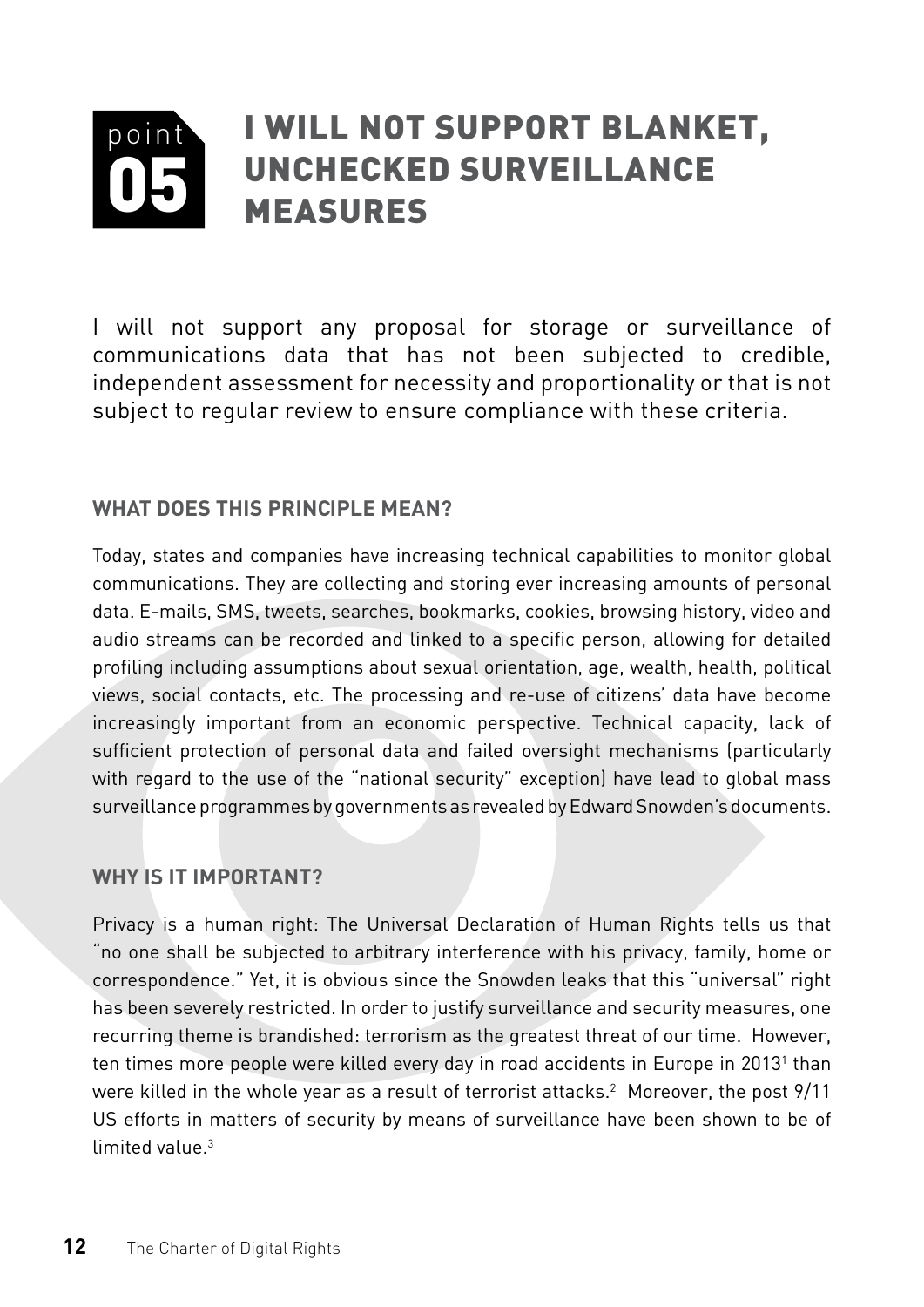- Vote against **disproportionate, unnecessary surveillance measures**, such as the proposed EU PNR system. The LIBE Committee voted against the Commission proposal on April 2013, the new Parliament should stand with the decision of the LIBE Committee.
- **• Reject proposals for a new Data Retention Directive** for the suspicionless, untargeted collection and storing of telecommunications data.
- **• Reject proposals for data transfer agreements to third countries** such as the proposed EU-Canada passenger name record agreement which aims at storing and transferring personal data of all EU citizens flying to Canada.
- Before adopting new security and surveillance measures, make sure that legislative proposals are **in line with the "Necessary and Proportionate Principles"**<sup>4</sup> .

- 1 [http://europa.eu/rapid/press-release\\_IP-13-236\\_en.htm](http://europa.eu/rapid/press-release_IP-13-236_en.htm)
- 2 <https://www.europol.europa.eu/content/eu-terrorism-situation-and-trend-report-te-sat-2014>
- 3 Washington Times : NSA chief's admission of misleading numbers adds to Obama administration blunders [http://www.washingtontimes.com/news/2013/oct/2/nsa-chief-figures-foiled-terror-plots-misleading/](http://www.washingtontimes.com/news/2013/oct/2/nsa-chief-figures-foiled-terror-plots-misleading/%0D)
- 4 International Principles on the Application of Human Rights to Communications Surveillance: [https://](https://en.necessaryandproportionate.org/text) [en.necessaryandproportionate.org/text](https://en.necessaryandproportionate.org/text)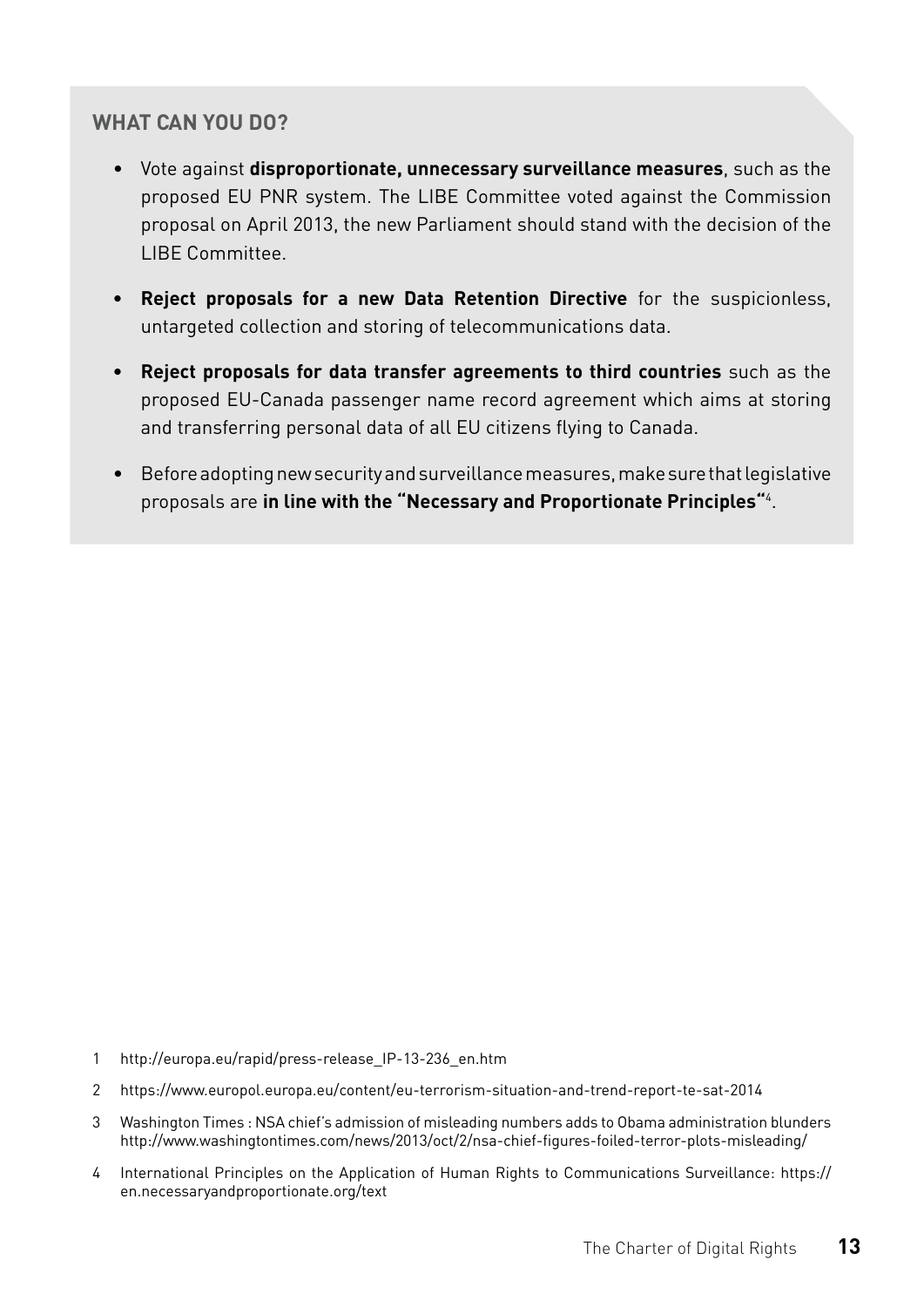#### <span id="page-15-0"></span>point 06 I will promote online anonymity and encryption

I will support legislative proposals to safeguard online anonymity and the right to use encryption. I will support measures to develop and promote, with legal obligations, where appropriate, the use of privacy-enhancing technologies.

#### **What does this principle mean?**

Online anonymity means that a user is not identifiable online. Privacy enhancing techniques include using a pseudonym or an alias, surfing the web from communal places like libraries or public cafés, using a virtual private network (VPN), enabling the private mode of the web browser, etc. Encryption is the process of encoding information in such a way that only intended recipients can read it. It allows users to encode messages to achieve enhanced confidentiality and a greater level of online privacy. If you want to learn more about how encryption works, you can read our booklet "How the Internet works" and Tactical Tech's "Security in a box" quide.<sup>1</sup>

#### **Why is it important?**

Encryption and online anonymity are key to online privacy. If you are sending sensitive information to your family or a friend via post, you might want to put your letter in an envelope instead of using a post card. Why then would you send personal or confidential information in an unprotected email or over unprotected networks?

In November 2013, a hacker was able to intercept emails and documents via the European Parliament's non-encrypted wireless network.<sup>2</sup> The ease with which an intruder was able to intercept the communications of a European institution highlighted that privacy and anonymity are vital for democratic discourse. Policy-makers and citizens need to be able to talk to each other without fear of being spied upon. In a functioning democracy, governments need to protect their institutions and their citizens against surveillance, foster the development of tools that protect citizens' privacy and promote the use of such tools.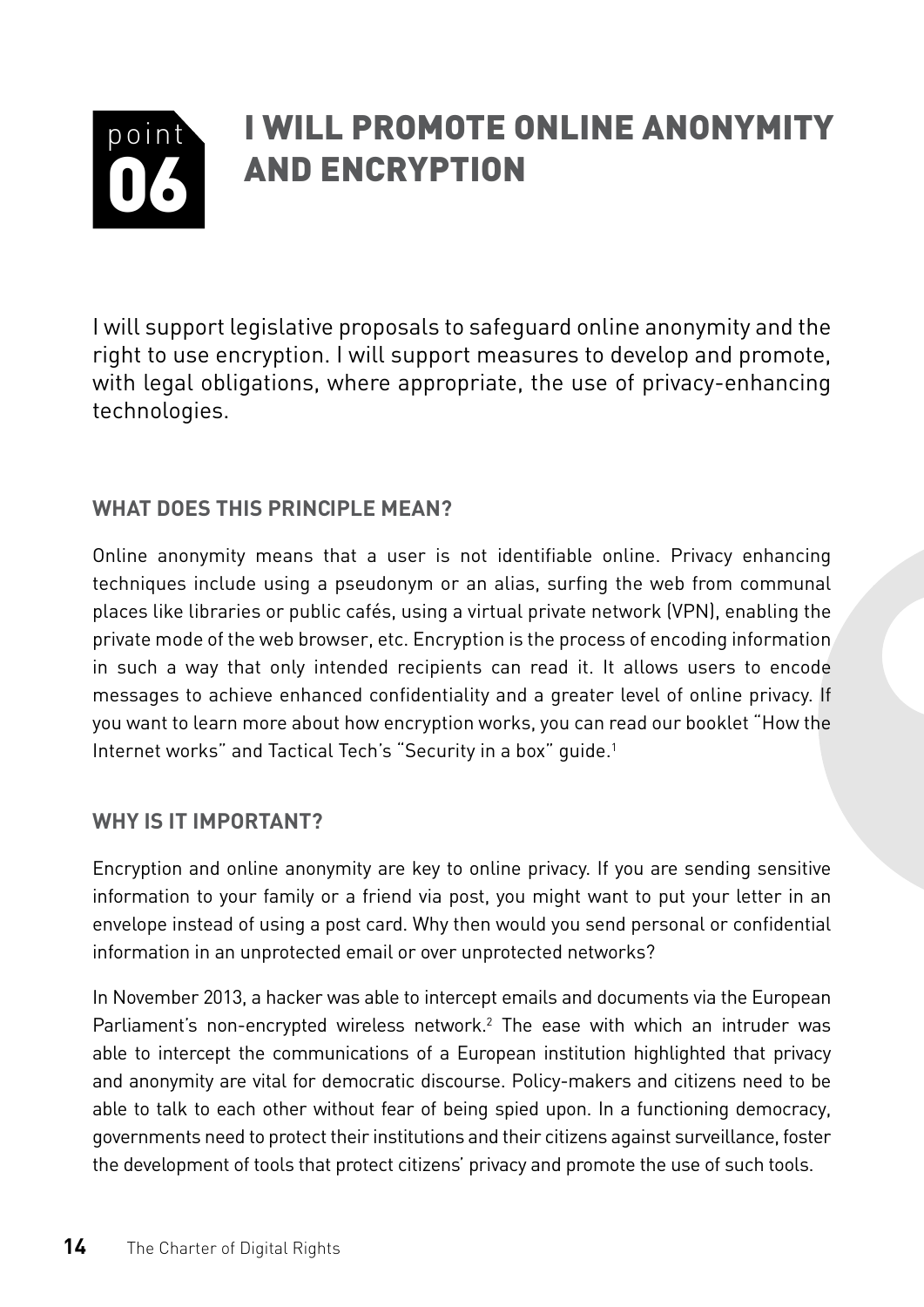- Support **funding** for the development and use of privacy-enhancing technologies.
- Help ensure that **free and open source software-based encryption technologies**  come into standard usage in the EU institutions.
- Ask the Commission to propose legislation requiring all public bodies to offer citizens the opportunity to **communicate with them through channels secured by encryption technologies**.

1 EDRi's guide can be downloaded from [http://edri.org/wp-content/uploads/2013/10/paper03\\_](http://edri.org/wp-content/uploads/2013/10/paper03_web_20120123.pdf%0D) [web\\_20120123.pdf](http://edri.org/wp-content/uploads/2013/10/paper03_web_20120123.pdf%0D)

Tactical Technology guide: Security in a box [https://securityinabox.org/en/chapter\\_7\\_4](https://securityinabox.org/en/chapter_7_4)

2 MediaPart: 'It was child's play': how a hacker broke into MEPs' secret email accounts [http://www.mediapart.](http://www.mediapart.fr/journal/international/211113/it-was-childs-play-how-hacker-broke-meps-secret-email-accounts) [fr/journal/international/211113/it-was-childs-play-how-hacker-broke-meps-secret-email-accounts](http://www.mediapart.fr/journal/international/211113/it-was-childs-play-how-hacker-broke-meps-secret-email-accounts)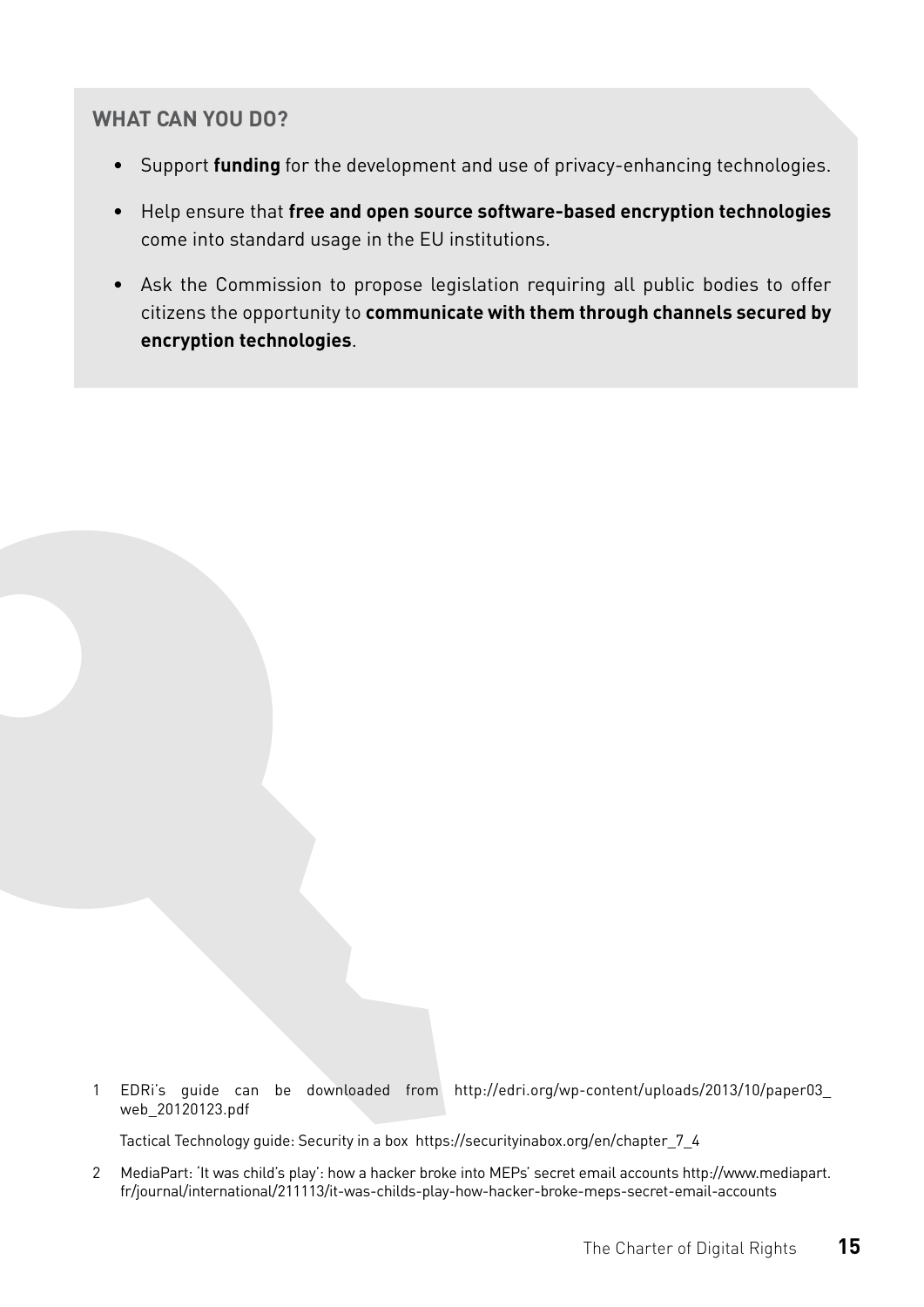#### <span id="page-17-0"></span>point 07 I will not support privatised enforcement outside the law

I will not support any measure or initiative that pre-empts judicial review of alleged online infringements by seeking to encourage, coerce or permit Internet service providers and other organisations to police or punish alleged online infringements except when the measures taken are imposed for a very short time, where the alleged infringement involves imminent danger to human beings and when the state in which the intermediary is based is required to take action to address the problem urgently.

#### **What does this principle mean?**

The Internet has become a tool to promote freedom of expression, communication, association and collective action. However, the Internet can be also used to the detriment of our civil, political and fundamental rights.

Governments are increasingly using intermediaries to monitor online content. Likewise, policy makers and the Internet industry are entering into "voluntary" arrangements to enforce the law. As a result, due process of law is replaced with arbitrary decisions by private, often foreign, companies. The enjoyment of privacy rights or freedom of expression, communication and assembly can thereby be impaired and even nullified. Moreover, the sanctions imposed may fall outside the rule of law, undermining the presumption of innocence. However, Article 21 of the Treaty on the European Union (TEU) requires that the EU shall respect democracy and the rule of law in its international relations, while Article 52 of the Charter requires restrictions on fundamental rights to be based on law.

#### **Why is it important?**

Whereas States have the obligation to respect international law, companies however are not parties to the treaties and are not bound by them. A big number of "voluntary" measures are being implemented by US companies, which operate globally, imposing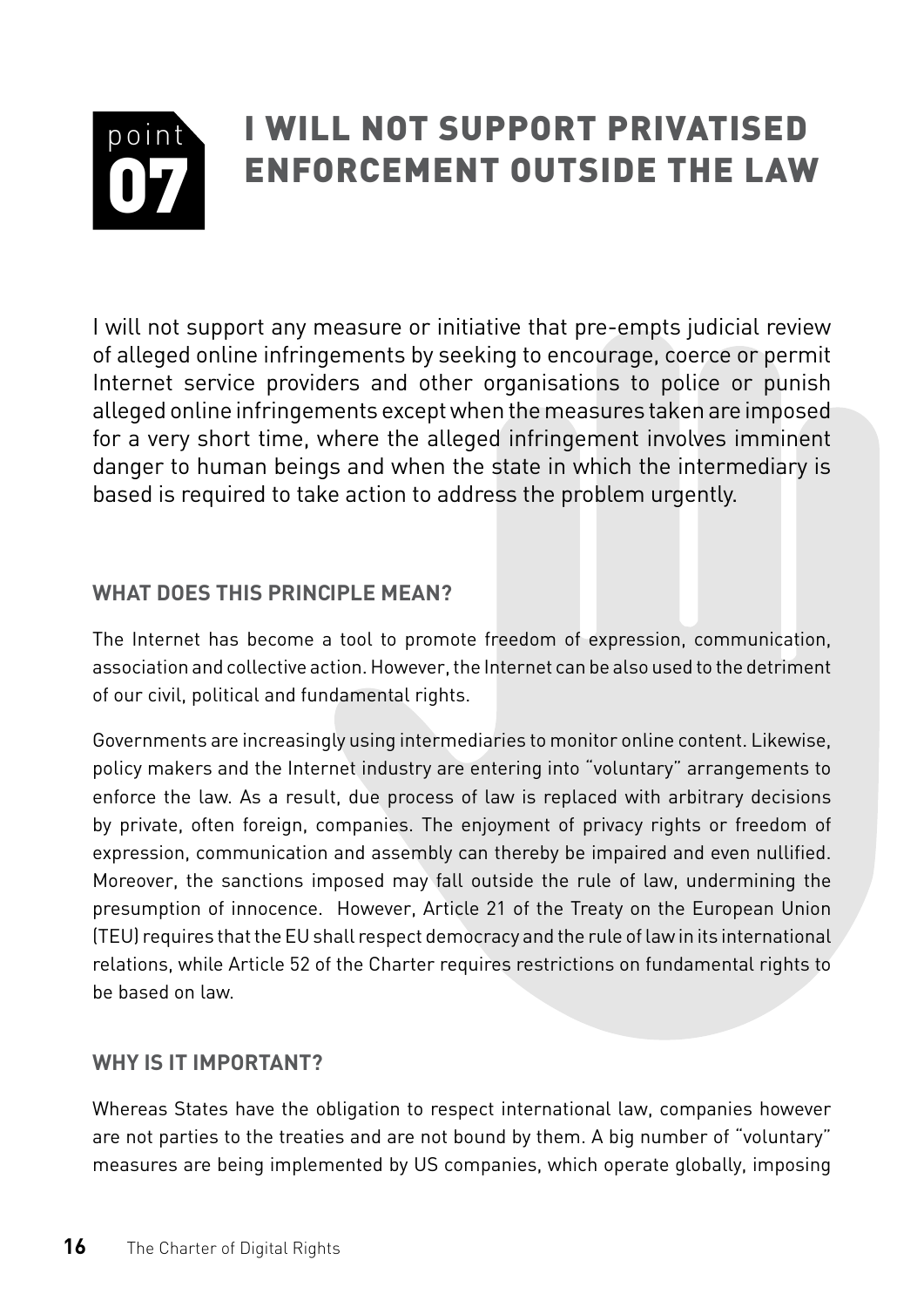US law on Europe and its citizens. For instance, under 17 U.S.C. Section 512(c)(3) and 512(d)(3) of the US Digital Millennium Copyright Act (DMCA), service providers like Google delete content and de-index websites on a global scale when they receive takedown notices for copyright infringement - regardless of whether the publication in question is legal in Europe or not.

Energetic campaigns conducted by civil society in which EDRi was actively involved, led to the rejection of the Anti-Counterfeiting Trade Agreement (ACTA). ACTA aimed at introducing voluntary measures adopted by industry to enforce copyright without providing for any safeguards.

When implementing privatised enforcement mechanisms, governments often ignore free speech rights, legal certainty and competition concerns and do not take possible counterproductive effects into account when encouraging the adoption of such measures.

#### **What can you do?**

**• Reject all proposals** in favour of enforcement measures outside the rule of law to be implemented by private companies.

Please check our booklet on Human Rights and privatised law enforcement at **[http://edri.org/wp-content/](http://edri.org/wp-content/uploads/2014/02/EDRi_HumanRights_and_PrivLaw_web.pdf) [uploads/2014/02/EDRi\\_HumanRights\\_and\\_PrivLaw\\_](http://edri.org/wp-content/uploads/2014/02/EDRi_HumanRights_and_PrivLaw_web.pdf) [web.pdf](http://edri.org/wp-content/uploads/2014/02/EDRi_HumanRights_and_PrivLaw_web.pdf)**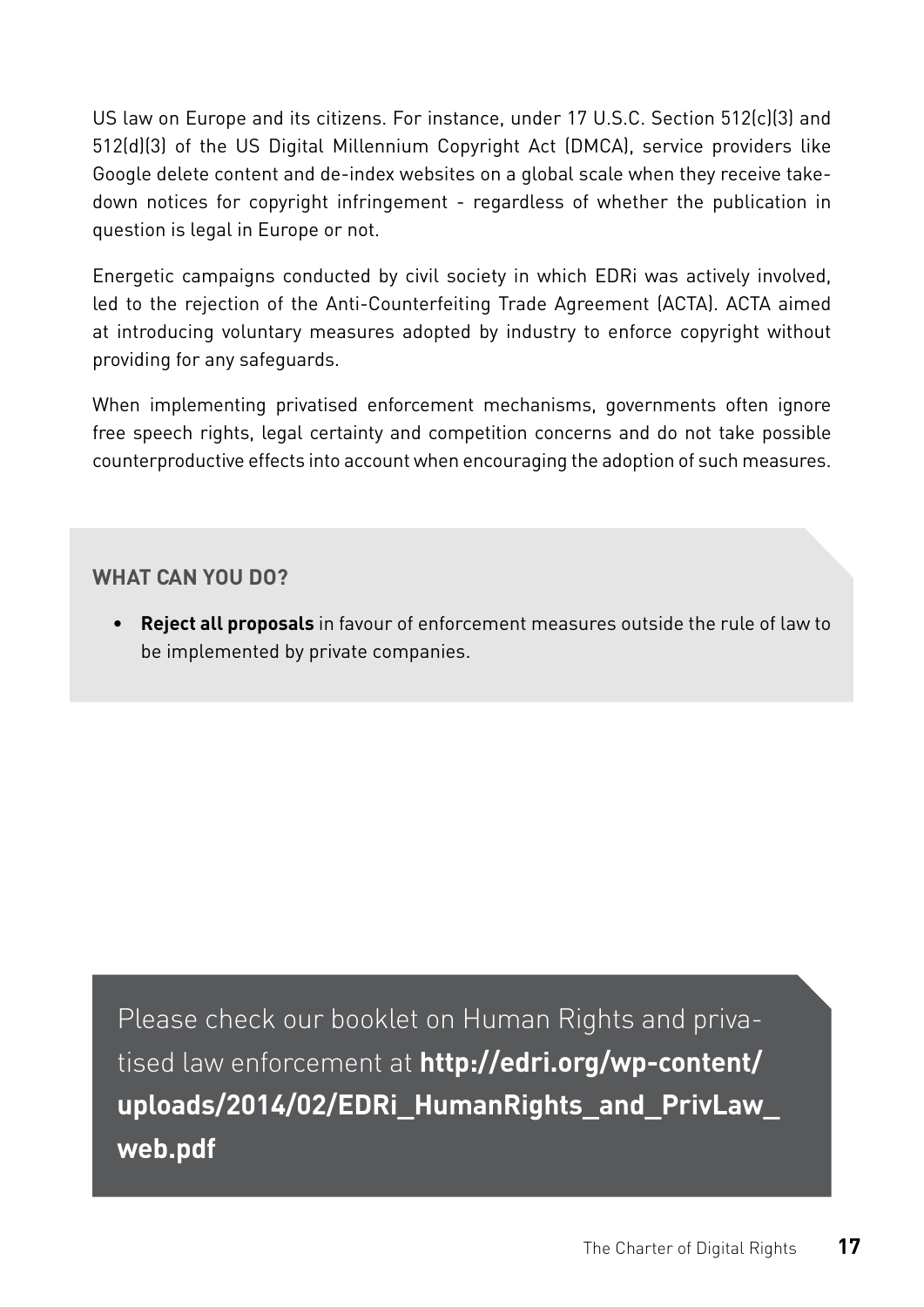#### <span id="page-19-0"></span>point 08 I will support export controls of surveillance and censorship **TECHNOLOGY**

I will not support the proliferation, by means of export credit or other state guarantees, of European-made surveillance and censorship technology to authoritarian countries that do not respect the rule of law. I will fight to uphold the privacy of journalists, activists and citizens around the world, by supporting legislation that prevents oppressive regimes from acquiring such technology and services from any entity in the European Union.

#### **What does this principle mean?**

The main idea behind export controls of so-called dual use goods sounds rather simple: Defining a list of goods which can easily be used in abusive and oppressive ways and regulate their export to third countries. While it is comparatively easy to regulate the trade in tangible objects, it becomes more difficult to regulate the trade in software and programmed objects. These challenges exist for a wide variety of dual-use goods and represent a major problem for regulators wishing to implement export controls.

There are several lists of dual-use goods at national, European and international level. These lists interact in many different ways, but the most important two in Europe are the EU Dual-Use Regulation 428/2009 and the "Wassenaar Arrangement on Export Controls for Conventional Arms and Dual-Use Goods and Technologies". Both of these lists are essentially long agreed lists of technologies that are classified as dual-use by the EU or the Wassenaar agreement, which includes the EU and other countries such as the United States, Russia and Mexico.

The principle means that signatories will support updates and changes to European law and policy that limit the proliferation in surveillance and censorship technologies. Such changes may involve supporting the integration of changes made to the Wassenaar Arrangement lists into the EU Dual-Use Regulation, preventing trade guarantees and other European taxpayer funds from supporting the development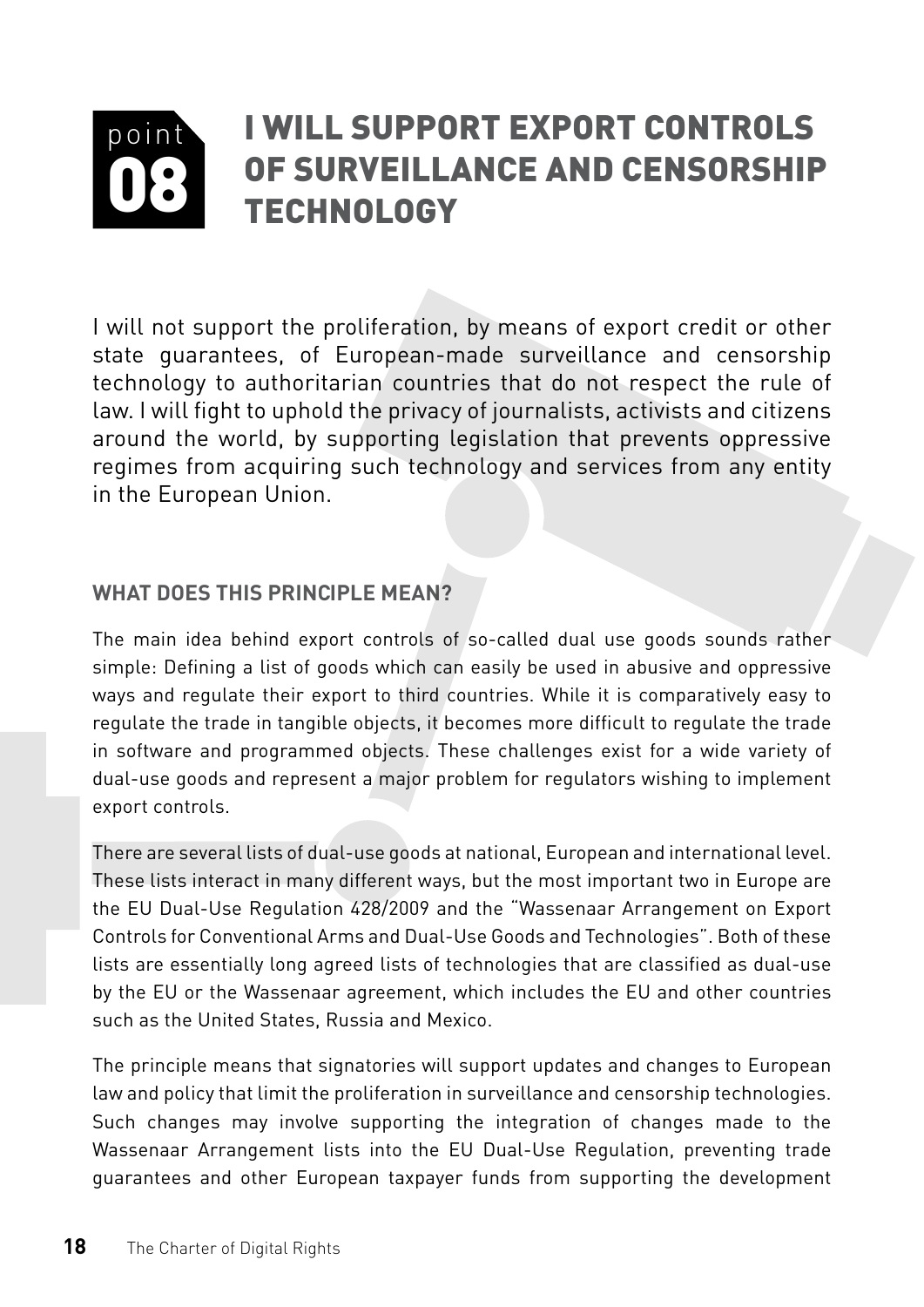and trade in surveillance and censorship technologies and ensuring that Human Rights are meaningfully considered in all decisions related to the export of dual-use technologies.

#### **Why is it important?**

Filtering tools and services made in Europe have become very popular among authoritarian regimes. As Internet controls grow worldwide, so too has the market for filtering tools and services. Their use is pervasive and increasingly opaque. This had led to numerous human rights violations across the world as a direct result of the use of these technologies. In France, two companies are currently being charged with complicity in torture in Libya and Syria because of exporting surveillance systems to these countries

At the same time it is important that such regulations are not overly restrictive. Legitimate security research should not be inhibited nor should the export of systems including cryptography be restricted. It is also important that improving the security of IT systems is not criminalised. This will require a consistent updating of the language of the Wassenaar Arrangement and the EU-Dual Use list to ensure that surveillance and censorship technology is 'caught' without such regulations harming legitimate security research.

- Push the European Commission to rapidly **implement existing Wassenaar Arrangement export control lists** passed in late 2013.
- Ask the European Commission and your national government what measures they have taken to ensure that **legitimate security research is not restricted through the updates in export controls**.
- In the development of the EU Dual-Use Regulation, push for a **strong human rights focus that** explicitly considers human rights as one of the key constraints on EU trade in dual-use goods.
- When you see news reports about harmful surveillance or censorship technologies, **ask the European Commission and your national government** if the export of these technologies is currently restricted in the EU dual use list and the Wassenaar Arrangement and if not, why not.
- Speak out **against the trade and development of surveillance and censorship technologies in Europe**.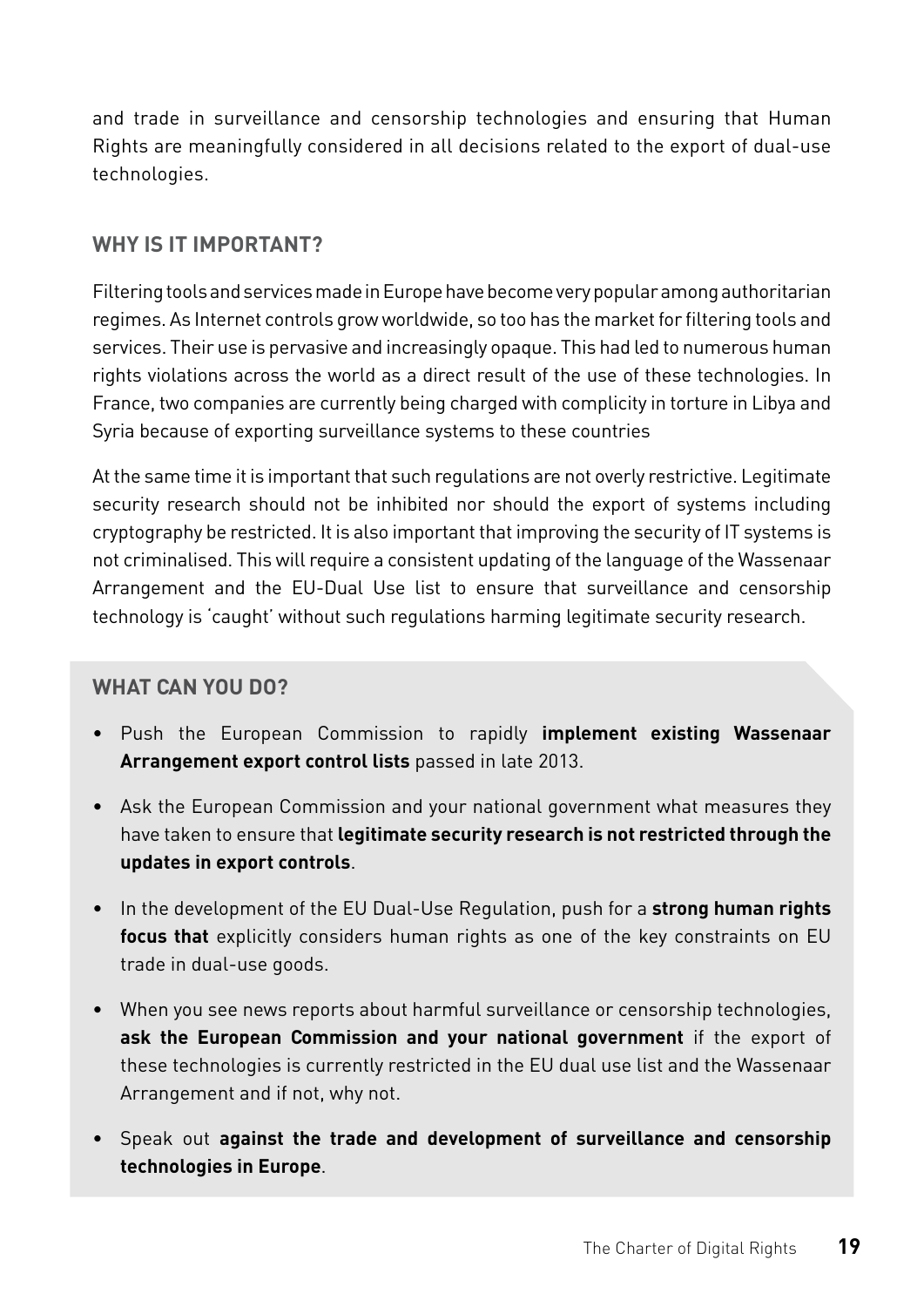#### <span id="page-21-0"></span>point 09 I will defend the principle of multistakeholderism

I will support free, open, bottom-up, and multi-stakeholder models of coordinating the Internet resources and standards - names, numbers, addresses etc. I will support measures which seek to ensure the capacity of representative civil society to participate in multi-stakeholder forums. I will oppose any attempts by corporate, governmental or intergovernmental agencies to take control of internet governance.

#### **What does this PRINCIPLE mean?**

The principle of multistakeholderism refers to a free, open, bottom-up model of internet governance, which shall include the input of governments, international and regional organisations, civil society, corporations, the technology industry, scholars and individual Internet users.

This model was first discussed in the 90s when the Internet Corporation for Assigned Names and Numbers (ICANN) was set up. It was presented as an alternative decisionmaking process to the one proposed by the Internet Society (ISOC) and the International Telecommunication Union (ITU).

#### **Why is it important?**

The principle of multistakeholderism is important because it theoretically allows all stakeholders to participate in different forums to coordinate Internet policies, resources and standards, such as names, numbers or addresses. In practice, however, not all parties are equally represented. Civil society is often severely under represented, or even misrepresented. However, the involvement of civil society is essential to ensure that decisions are truly representative and reflect the views of the full range of stakeholders in the global Internet.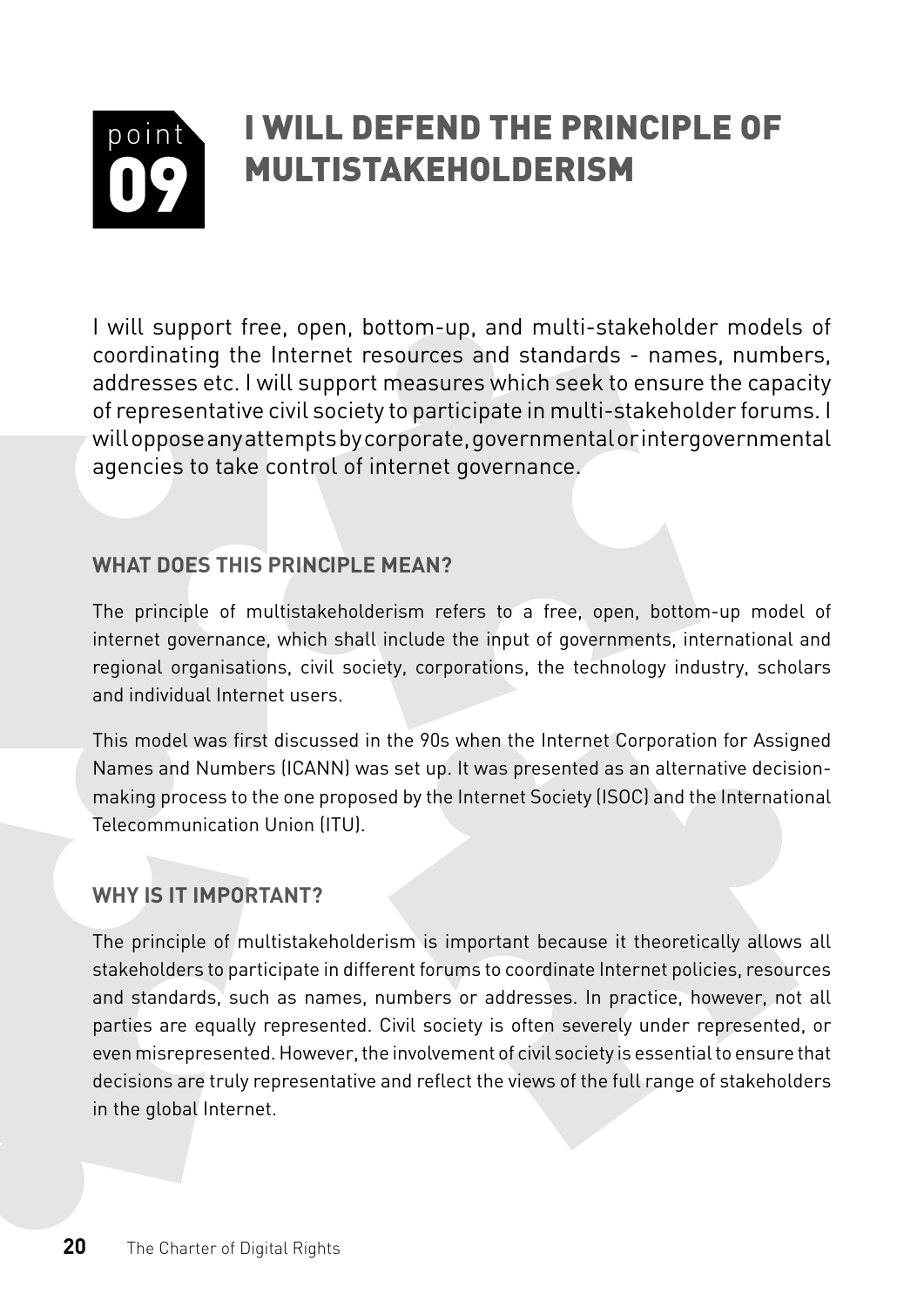Support measures to ensure that civil society has the opportunity and the capacity to be fully and meaningfully involved in governance processes and to oppose to any attempt made by corporations, governments or intergovernmental agencies to take control of internet governance. It will be of vital importance to ensure that internet governance institutions comply with the following criteria:

- **Openness:** The right of any person to participate in governance processes dealing with issues of interest or concern to them.
- **Transparency:** Documentation and process documents should be freely accessible, and active facilitation should be used to make sure that remote participants have a voice in meetings.
- **Accessibility:** Efforts are needed to make internet governance decision-shaping and -making spaces accessible, as well as open, participative, inclusive and transparent.
- **Effective participation:** The right to participate and the open nature of multistakeholder processes do not by themselves guarantee the effective participation of relevant stakeholders. Linguistic barriers and cultural differences need to be addressed as well.
- **Diversity:** A diversity of viewpoints and interests should be taken into consideration, ensuring full deliberation and representativeness.
- **Agenda setting:** Open agenda-setting procedures are crucial, including open calls for workshops.
- **Clear definition of the "respective roles" and procedures:** The roles of all stakeholders (see for ex. the role of governments in internet governance fora but also the role of the European Commission in diverse dialogues, expert groups and industry coalitions) and procedures need to be clearly defined.
- **"Bottom up"** policy development processes are an essential prerequisite to multistakeholder arrangements.
- **Equal footing:** The principle of equal footing of participants is important for the agenda-setting and issue-shaping phases of discussions and needs to be enforced at every stage. Industry lobbyists have vastly more resources to employ a large number of people to write extensive policy recommendations destined for political participants.
- **Open consultations:** Processes for consultation should be open and facilitated through physical meetings and calls for online comments.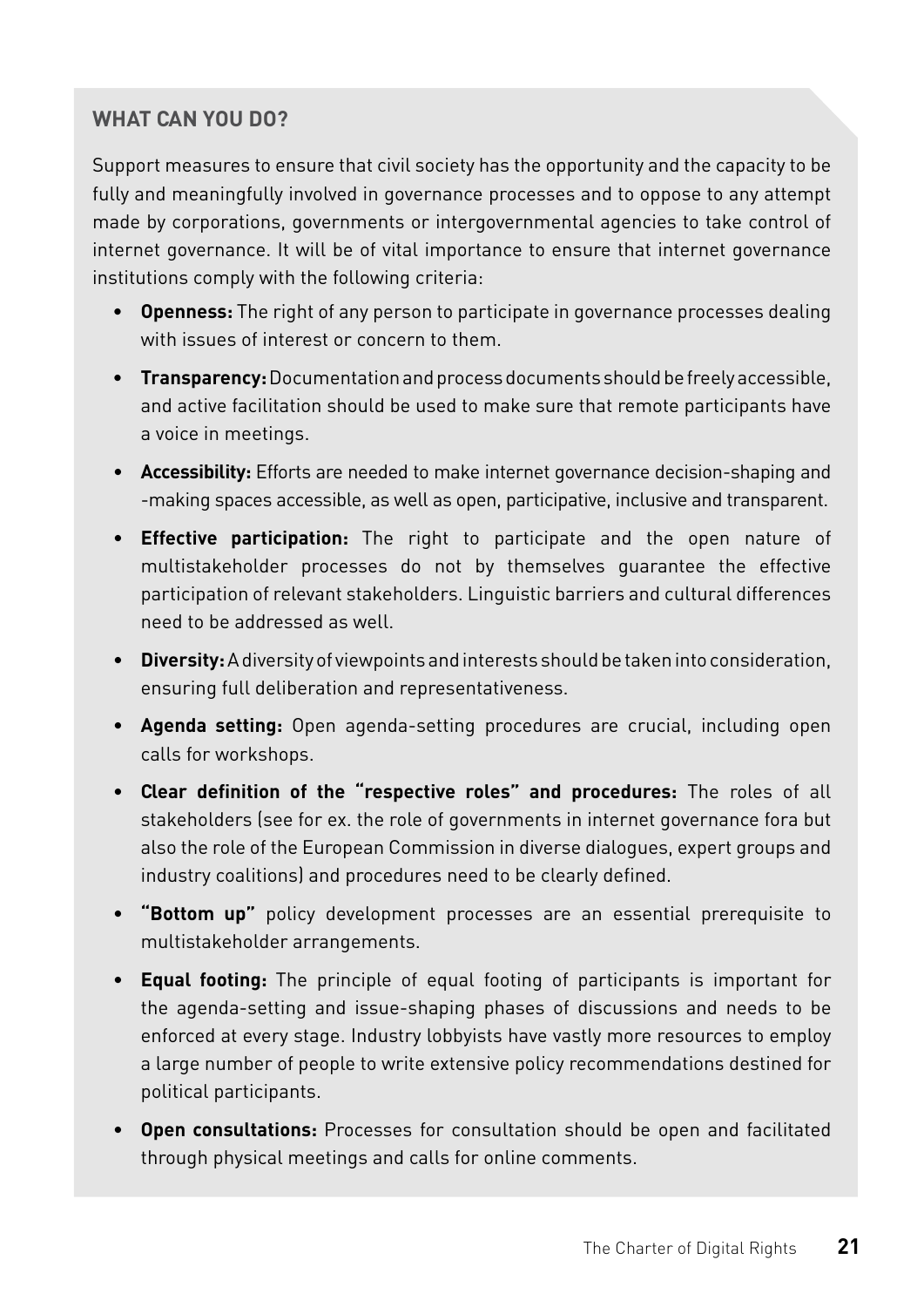#### <span id="page-23-0"></span>point 10 I will promote Free software (Open source software)

I will support measures allowing or promoting widespread use of Free Software (Open Source Software). This includes government and public entities, in particular entities that receive funding from the EU budget.

#### **What does this PRINCIPLE mean?**

Free Software (or "open source software") means computer programs which anyone can use, study, share and improve. "Free software" is therefore a matter of freedom, not price. Free software is the core of the Internet and provides the foundation for most successful businesses in the information technology industry. Only with free software can users fully understand what a computer program actually does, which data it sends where, and how it generates its results.

#### **Why is it important?**

There are three main reasons why the use of free software is crucial: It ensures the respect of consumer rights, gives citizens full control of their electronic devices and makes the infrastructures of our democracies more resilient.

We increasingly rely on computers for most functions of our daily lives, whether they are smartphones, cars or thermostats. Citizens need to be in full control of how these devices operate. In particular, citizens need to have the freedom to modify and exchange the software running on these devices. They must also be able to control what data these devices gather, and with whom this data is shared.

Public bodies are a crucial part of the infrastructure of democratic states. Since they are financed through taxes, they must make sure to spend these funds wisely. If organisations are locked into any particular vendor's offerings, they will end up paying monopoly prices for software and related services.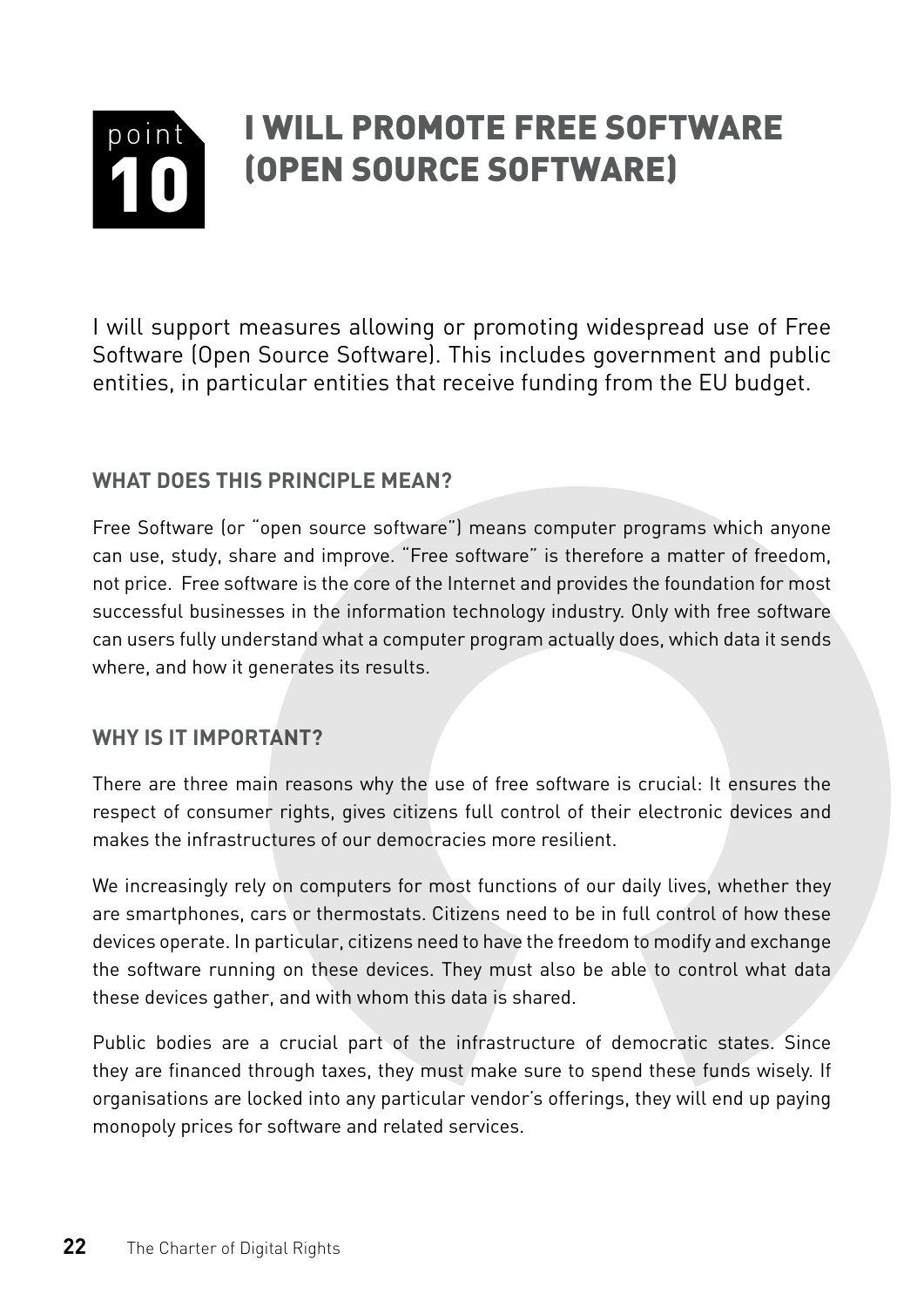- Ask the Commission to propose legislation requiring that all publicly financed software, including applications for mobile devices, to be **made publicly available under free software licenses**.
- Ask the Commission to propose legislation **requiring public bodies to include exit costs** (costs for ceasing to use a particular technology solution) into the total cost of any software or hosting solution they acquire.
- Ask the Commission to propose legislation strengthening consumers rights, by requiring that consumers are enabled to **modify and exchange the software on any computing device they buy** or otherwise have permanent possession of.
- Ask the Commission to propose legislation to ensure that consumers can make use of digital goods which they have acquired within the full scope of copyright exceptions and limitations.
- Ensure that **free software-based encryption technologies come into standard usage within the Parliament, as well as the Commission and the Council**.
- Ask the Commission to propose legislation requiring all public bodies to offer citizens the **opportunity to communicate with them through channels secured by encryption technologies**.
- Ask European funding agencies, and in particular the European Commission, to focus **funding** on the development of distributed communication platforms based on Free Software and Open Standards.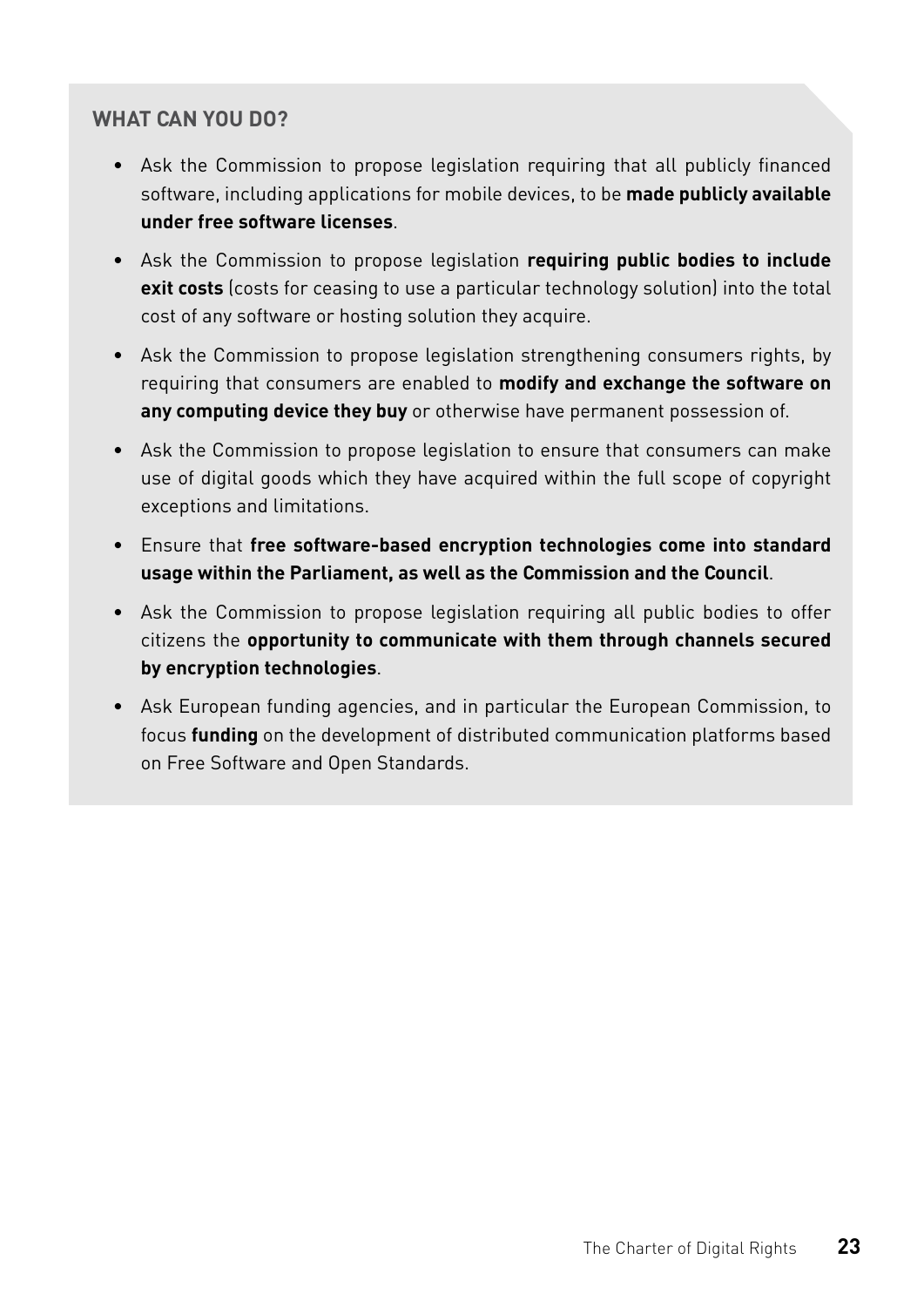# <span id="page-25-0"></span>|<br>|<br>|

## Defending democracy and the rule of law

When we drafted the Charter of Digital Rights, we decided to include one overarching point as it affects all ten principles:

I will oppose any measure that removes the power to make decisions on matters that affect European citizen's fundamental rights from the judiciary or democratically-elected policymakers, including, but not limited to, any of the points below.

#### **What does this pRINCIPLE mean?**

There are increasing numbers of proposals which seek to move important policy decisions out of democratic decision-making processes. This ranges from the efforts to put the regulation of free speech on the Internet into the hands of private and often foreign companies to the promotion of "investor-state dispute resolution" (ISDS). The inclusion of ISDS in trade agreements would allow corporations to threaten legislators with legal action, if they are opposed to draft legislation and use international tribunals, that would have a higher status than constitutional or other courts.

#### **Why is it important?**

The European Union is a union whose foundations are democracy and the rule of law. Moving regulation of free speech into the hands of private companies or international tribunals that would have the potential to undermine the fundamental rights of European citizens is profoundly antithetical to European values.

- Support the **rule of law and democratic decision-making**.
- Oppose measures to put regulation of our freedoms **into the hands of private companies**.
- Oppose the use of **investor-state dispute resolution** in European trade agreements.